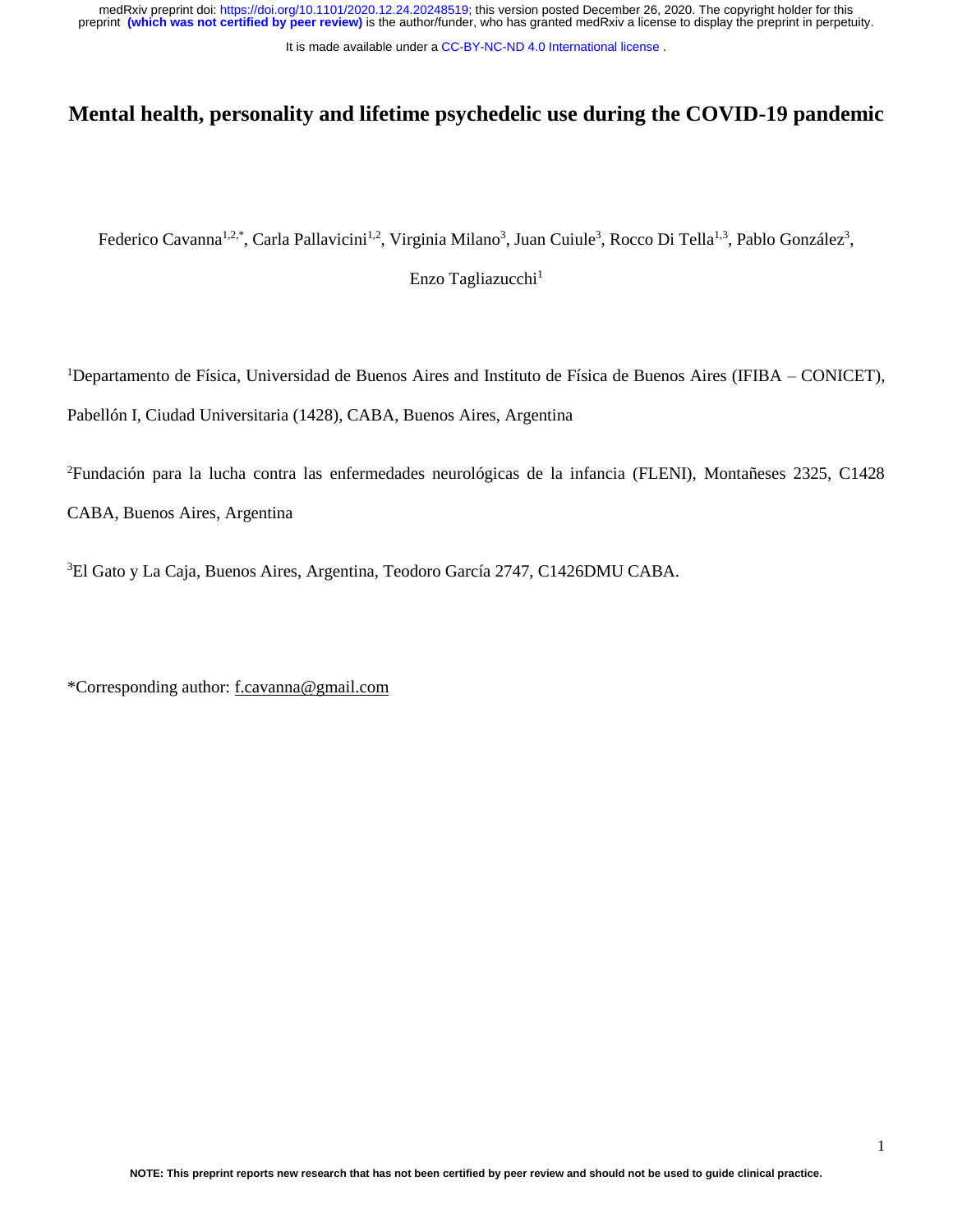#### It is made available under a [CC-BY-NC-ND 4.0 International license](http://creativecommons.org/licenses/by-nc-nd/4.0/) .

### **Abstract**

*Background*: The COVID-19 pandemic and its consequences represent a major challenge to the mental health and well-being of the general population. Some groups may be more vulnerable than others, depending on factors such as preexisting conditions, personality, and past life experiences. Building on previous work on the potential long-term benefits of psychedelics, we hypothesized that lifetime use of these drugs could be linked to better mental health indicators in the context of the ongoing pandemic.

*Methods*: Two anonymous online surveys were conducted between April 2020 and June 2020, including questions about lifetime experience with psychedelics and other psychoactive drugs, and psychometric scales designed to measure personality traits, anxiety, negative and positive affect, well-being and resilience. Principal component analysis was applied to divide the sample into groups of subjects based on their drug use reports.

*Results*: 5618 participants (29.15  $\pm$  0.12 years, 71.97% female) completed both surveys and met the inclusion criteria, with 32.43% of the final sample reporting at least one use of a psychedelic drug. Lifetime psychedelic use was linked to increased openness and decreased conscientiousness, and with higher scores of positive affect. The reported number of past psychedelic experiences predicted higher scores of the secondary personality trait beta factor, which has been interpreted as a measure of plasticity. No significant associations between lifetime use of psychedelics and indicators of impaired mental health were observed.

*Conclusion*: We did not find evidence of an association between lifetime use of psychedelics and poor mental health indicators. Conversely, experience with psychedelic drugs was linked to increased positive affect and to personality traits that favor resilience and stability in the light of the ongoing crisis. Future studies should be conducted to investigate these results from a causal perspective.

*Keywords: psychedelics; mental health; resilience, well-being, personality traits, COVID-19*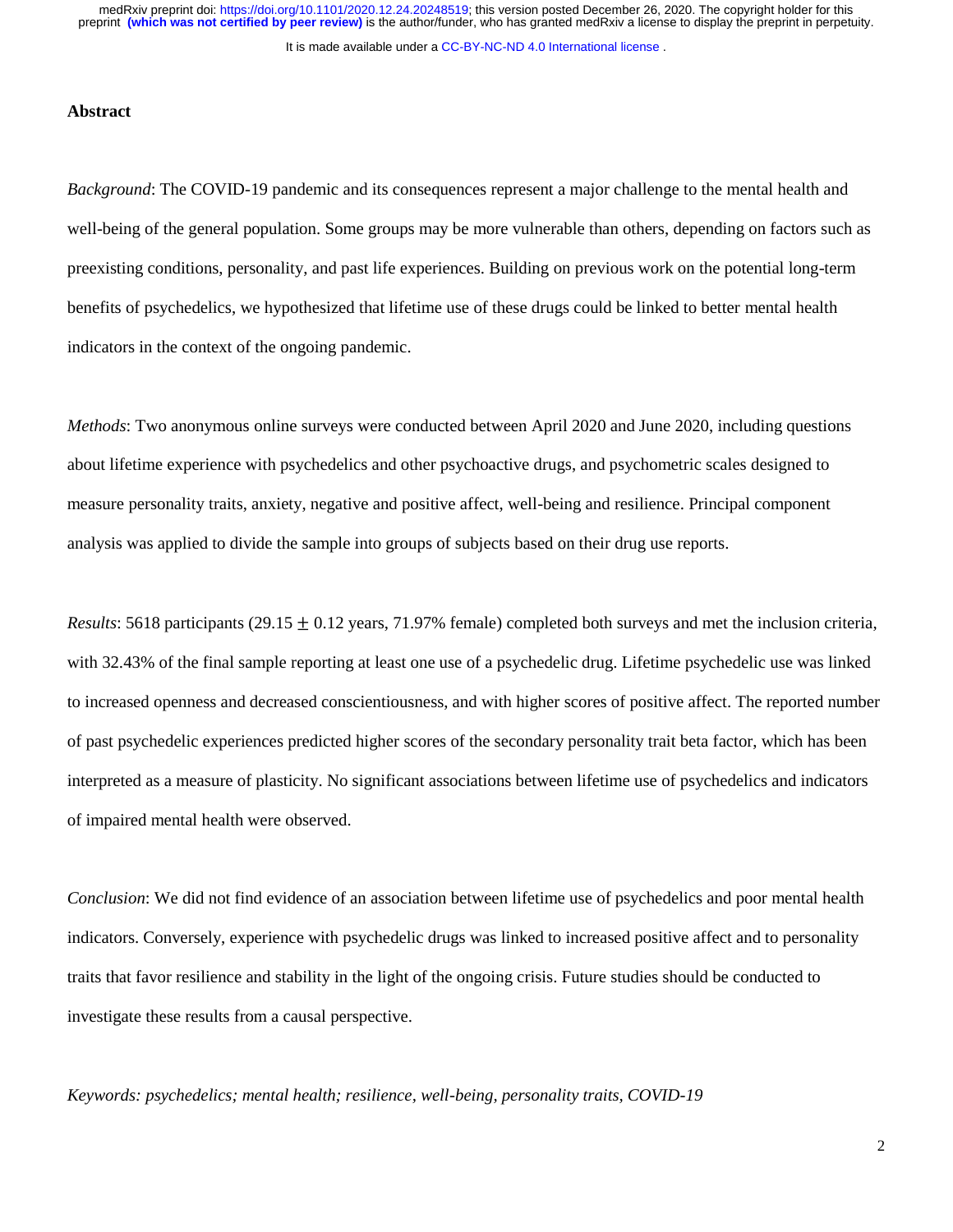It is made available under a CC-BY-NC-ND 4.0 International license.

## **Introduction**

Psychedelic drugs are found in nature in multiple species of plants, fungi and animals (Rätsch, 2005). The use of certain compounds (i.e. mescaline, psilocybin, N,N-dimethyltryptamine [DMT]) has been documented at least for centuries, mainly in association with medicinal, religious, and other ceremonial practices (e.g. divination) (Escohotado, 2002). The molecular structure of psychedelics resembles that of serotonin (an endogenous neurotransmitter), which enables their pharmacological action as  $2A$  serotonin receptors (5-HT<sub>2A</sub>) agonists (Nichols, 2016). At the phenomenological, cognitive and behavioral levels,  $5-\text{HT}_{2A}$  agonism is linked to a wide range of effects that alter the conscious experience of the user, such as modifications in the perception of the environment and the self, sedation, stimulation, as well as changes in mood, prosocial behavior, cognitive flexibility and creativity, among others (Schmid et al., 2015; Nichols, 2016; Preller and Vollwenweider, 2016; Jungaberle et al., 2018; Palamar and Acosta, 2020). These effects attracted the attention of mainstream science during the 1950s, leading to several investigations in healthy and clinical populations (Dyck and Farrell, 2018). However, the widespread availability of psychedelic drugs (mainly LSD) during the 1950s and 1960s, combined with a complex social and political landscape, led to the classification of several psychedelics as Schedule 1 drugs, which effectively shut down most research on these substances and their potential clinical uses (Rucker et al., 2018).

The prohibition on psychedelic drugs was partially justified by concerns regarding potential long-term negative effects on mental health (Lee and Shlain, 1992). However, subsequent studies failed to establish a link between lifetime use of psychedelic drugs and increased rate of mental health issues. Krebs and Johansen analyzed data from 130.152 randomly selected individuals, of which 21.967 reported at least one experience with psychedelic drugs (Krebs and Johansen, 2013). Their study failed to detect significant associations between psychedelic use and several markers of impaired mental health, including serious psychological distress, inpatient or outpatient mental health treatment, and symptoms of nine psychiatric disorders. A follow-up study by the same authors found the same results after adjusting for sociodemographics, the use of other drugs, and childhood depression (Johansen and Krebs, 2015). Converging results have been published for controlled laboratory studies (Nichols, 2016). Assessments by interdisciplinary panels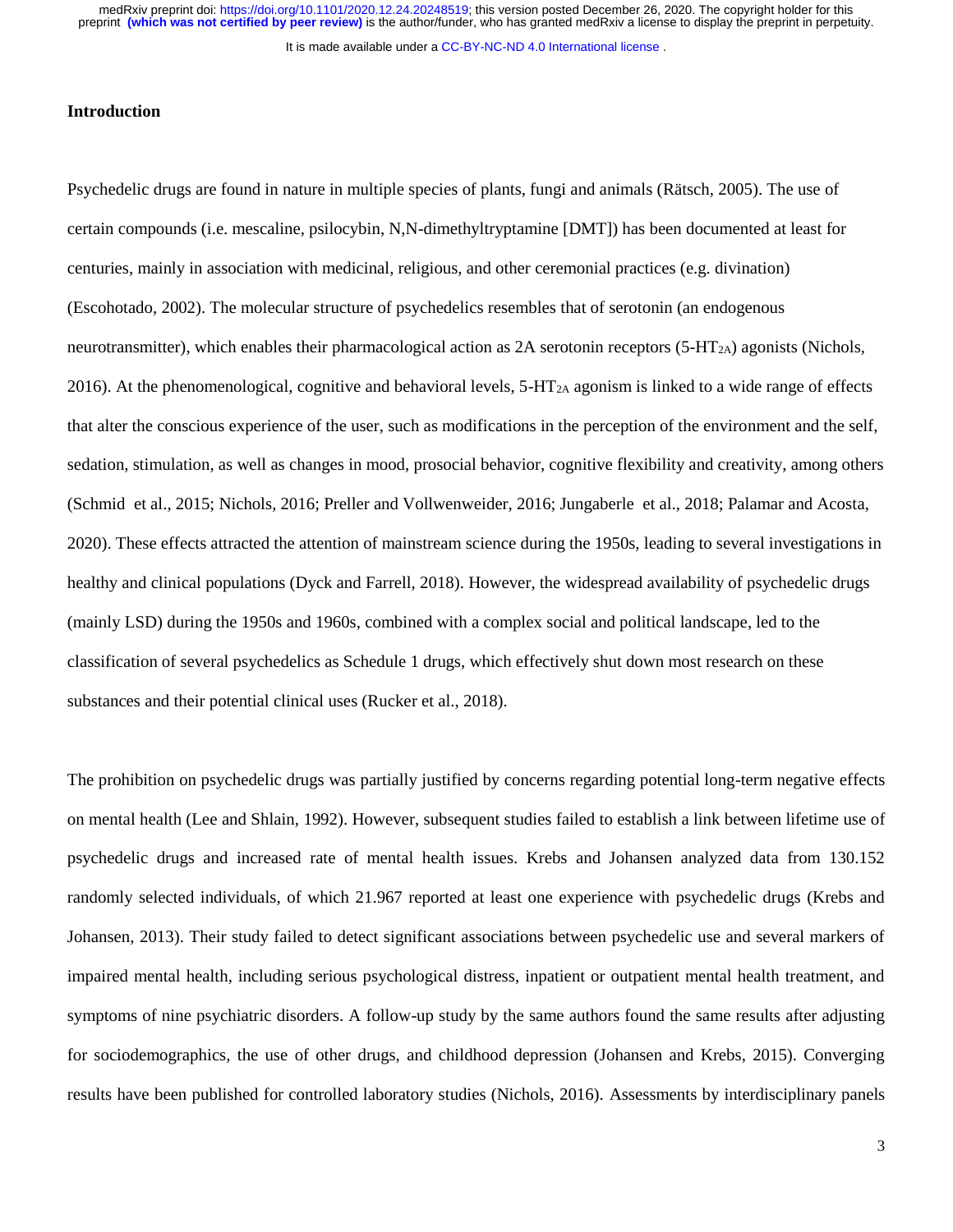of experts consistently ranked psychedelics as some of the least harmful recreational drugs, with safety profiles substantially better than those of widely available and consumed drugs, such as alcohol and tobacco (Nutt et al., 2010).

In recent years, the scientific and clinical interest in psychedelics has increased considerably as a consequence of a new wave of research demonstrating their potential in neuroscience, psychiatry, and as adjuncts for psychotherapy (Kleber, 2016; Johnson and Griffiths, 2017; Nichols and Hendricks, 2020; Nutt and Carhart-Harris, 2020; Reiff et al., 2020). One of the major promises of psychedelics as therapeutic agents is their capacity to induce long-term psychological and behavioral changes after a single session (MacLean et al., 2011; Lebedev et al., 2016; Bouso et al., 2018; Erritzoe et al., 2018; Erritzoe et al., 2019), which highlights their enormous potential in the treatment of certain mood disorders and addictive behaviors (Bogenschutz et al., 2015; Johnson et al., 2014; Johnson et al., 2017). Crucially, these effects appear to be mediated by the nature of the induced psychedelic experience, with reports of mystical-type experiences being associated with better outcomes (Garcia-Romeu et al., 2014; Griffiths et al., 2018; Johnson et al., 2019). While these effects have been shown for specific clinical populations, it could be hypothesized that psychedelic use might lead to long-term mental health benefits in healthy individuals. These benefits might remain unnoticed until the individual is challenged by adverse personal or social circumstances.

We investigated the relationship between lifetime psychedelic use and multiple mental health indicators in the context of the COVID-19 pandemic, an adverse event of worldwide scope. COVID-19 is a contagious respiratory and vascular disease caused by acute respiratory syndrome coronavirus 2 (SARS-CoV-2). The rapid spread of COVID-19 during early 2020 precipitated drastic lockdown measures in several countries, which in turn impacted negatively in the mental health of the population (Pfefferbaum and North, 2020); in particular, this study was conducted in Argentina, where one of the longest lockdowns was declared between March and November. Our first main objective was to determine differences in mental health indicators (anxiety, positive and negative affect, well-being, resilience) between individuals who reported past psychedelic use, and those who declared their past use of other psychoactive drugs. Our second objective was to investigate the potential impact of lifetime psychedelic use on personality traits, and how this potential impact related to different mental health indicators.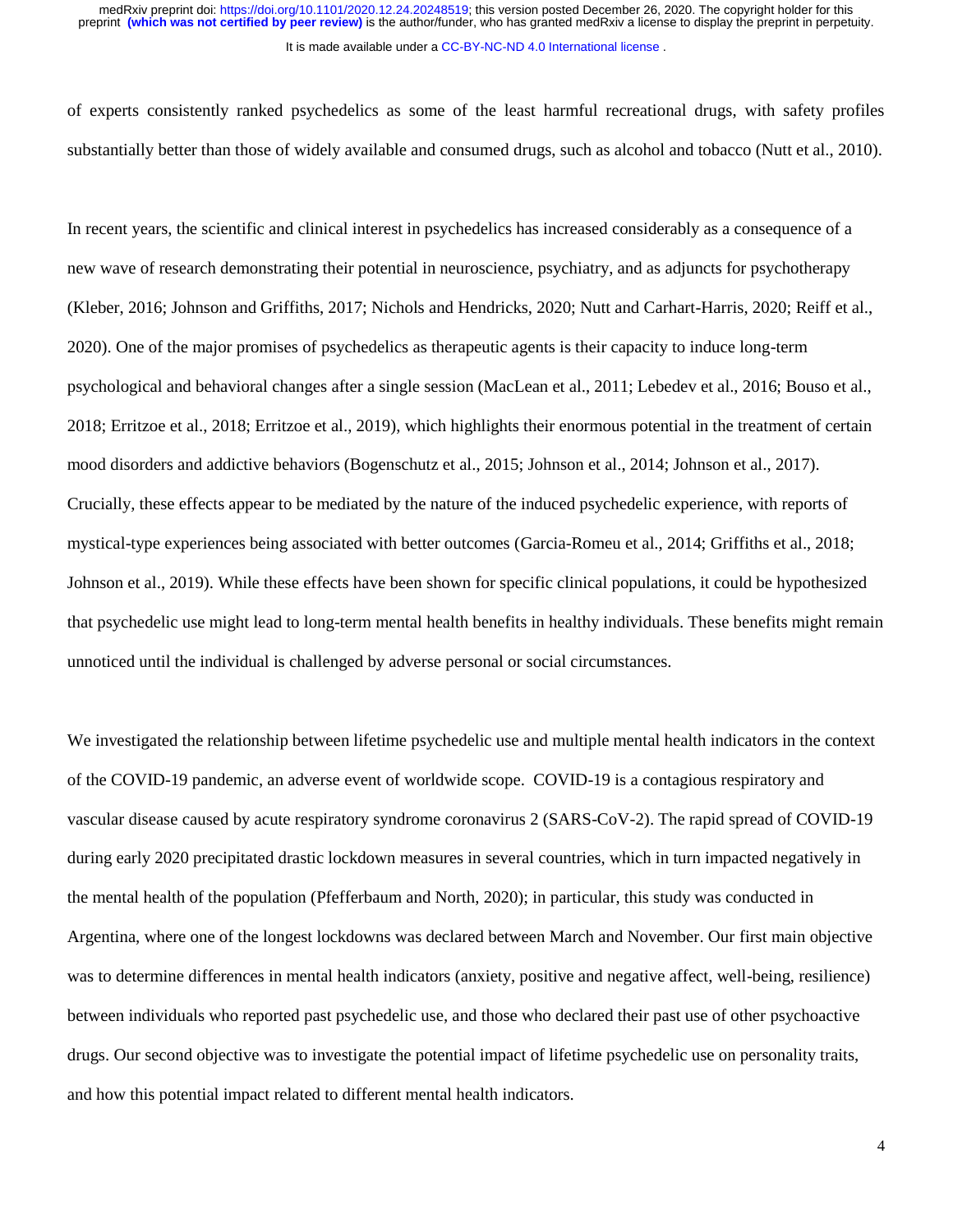It is made available under a [CC-BY-NC-ND 4.0 International license](http://creativecommons.org/licenses/by-nc-nd/4.0/) .

## **Materials and methods**

## *Survey*

An anonymous Internet-based survey with two parts was conducted between April 2020 and June 2020, i.e. between one and three months after a severe lockdown was declared in most of Argentina's provinces. Recruitment advertisements were shared via social media web pages (e.g. Facebook, Instagram and Twitter). The first part of the survey was promoted as a questionnaire to understand the relationship between psychoactive drug use and mental health during the COVID-19 pandemic, while the second part was promoted as a questionnaire to determine personality traits. The survey was presented in Spanish and each of its parts took approximately 20 minutes to complete. All subjects provided informed consent and received no compensation for their participation. The procedure was included within a larger protocol for online experimentation approved by the ethics committee of Centro de Educación Médica e Investigaciones Clínicas Norberto Quirno.

#### *Questionnaires and scales*

The full survey is available online [\(https://investigacion.elgatoylacaja.com/concienciaysustancia/](https://investigacion.elgatoylacaja.com/concienciaysustancia/) and [https://investigacion.elgatoylacaja.com/personalidad/\)](https://investigacion.elgatoylacaja.com/personalidad/). The first questionnaire collected sociodemographic variables (age, gender and nationality), variables related to past use of psychoactive compounds (drugs that were consumed by the user and their frequency of use), and the STAI, PANAS, BIEPS and RS scales. The second part of the survey assessed personality via the BFI questionnaire.

State-Trait Anxiety Inventory (STAI): a commonly used scale which measures state anxiety (which refers to a situational anxiety of a temporary nature) and trait anxiety (which designates a stable trait linked to personal characteristics) (Spielberger et al., 1983). The instrument comprises 40 items and is based on a 4-point Likert scale, ranging from "Almost Never" to "Almost Always''.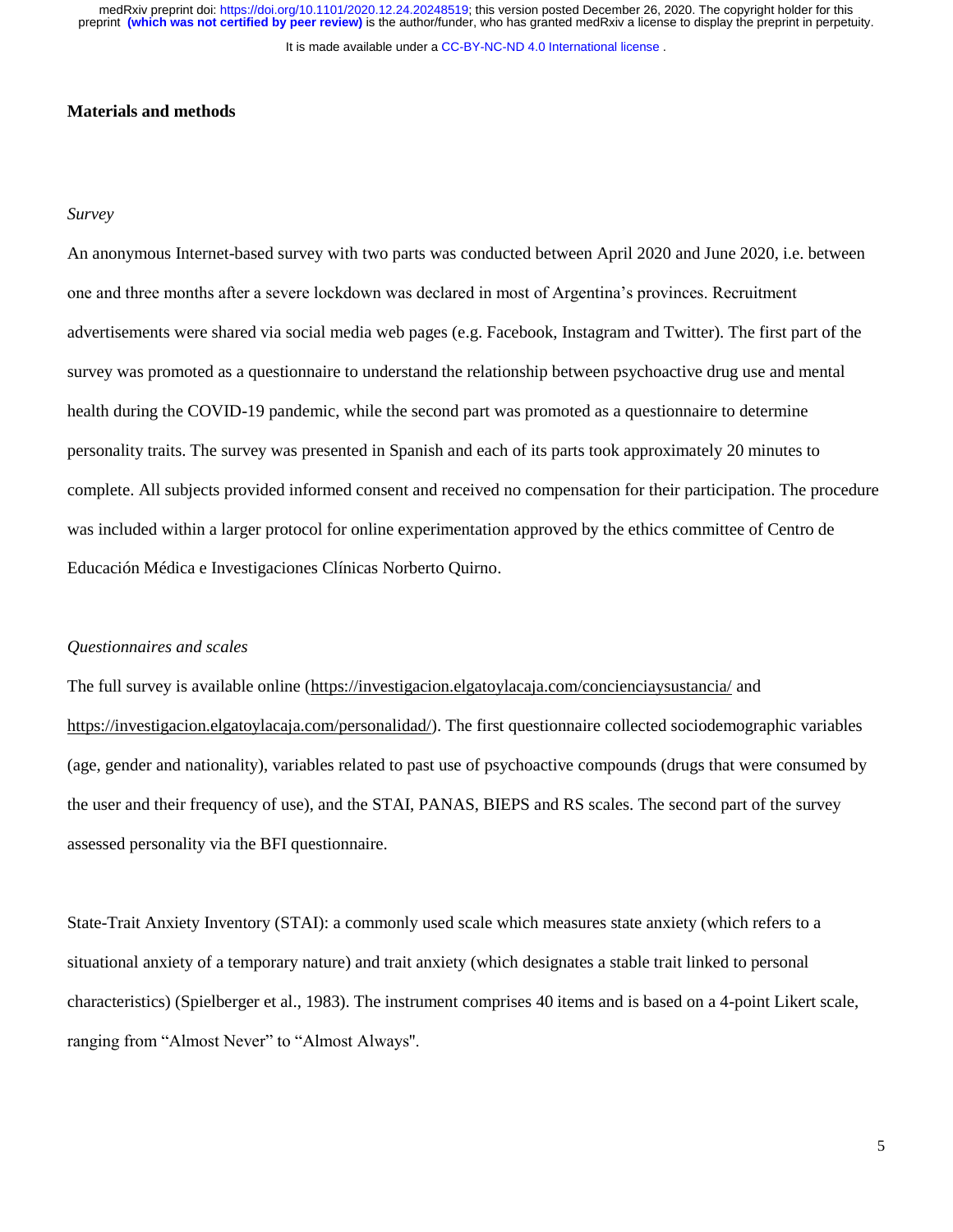Positive and Negative Affect Schedule (PANAS): a psychometric scale that has been widely used to measure both proposed dimensions of affect, positive and negative (Watson et al., 1988). The instrument consists of 20 affirmations based on a 5-point Likert scale, ranging from "Not at all" to "Very much".

Psychological Well-being Scale (BIEPS): a scale used to measure eudaimonic well-being in adults (including dimensions of acceptance, perception of control, social ties, and autonomy and projects) (Casullo & Brenlla, 2002). It consists of 13 questions based on a 3-point Likert scale, ranging from "Disagree" to "Agree".

Resilience Scale (RS): a questionnaire aiming to evaluate Resilience through the subscales of self-reliance, purpose capacity and life meaning and cognitive avoidance (Wagnild & Young, 1993). In this study a local adaptation was used (Rodríguez et al., 2009) which consists of 21 items based on a 5-point Likert scale, ranging from "Fully agree" to "Fully disagree".

Big Five Inventory (BFI): an inventory assessing five dimensions of personality: neuroticism, extraversion, openness to experience, agreeableness, and conscientiousness (Benet-Martinez and John, 1998). The BFI questionnaire consists of 44 items based on a 5-point Likert scale, ranging from "Fully disagree" to "Fully agree".

## *Data processing and analysis*

Data from the two questionnaires was merged according to a unique identifier. Due to the scope of the ethics approval, and because the local adaptation of psychometric scales is limited to male and female Argentinian adults, only participants older than 18 years old, residents of Argentina, and with male or female gender identity were retained for subsequent analysis.

Psychometric scales (i.e., STAI, PANAS, BIEPS, RS, BFI) were scored according to gender and age, obtaining a statistical score adjusted to the local population. Next, all values were converted to a uniform scale between 0 and 10 in order to facilitate comparison.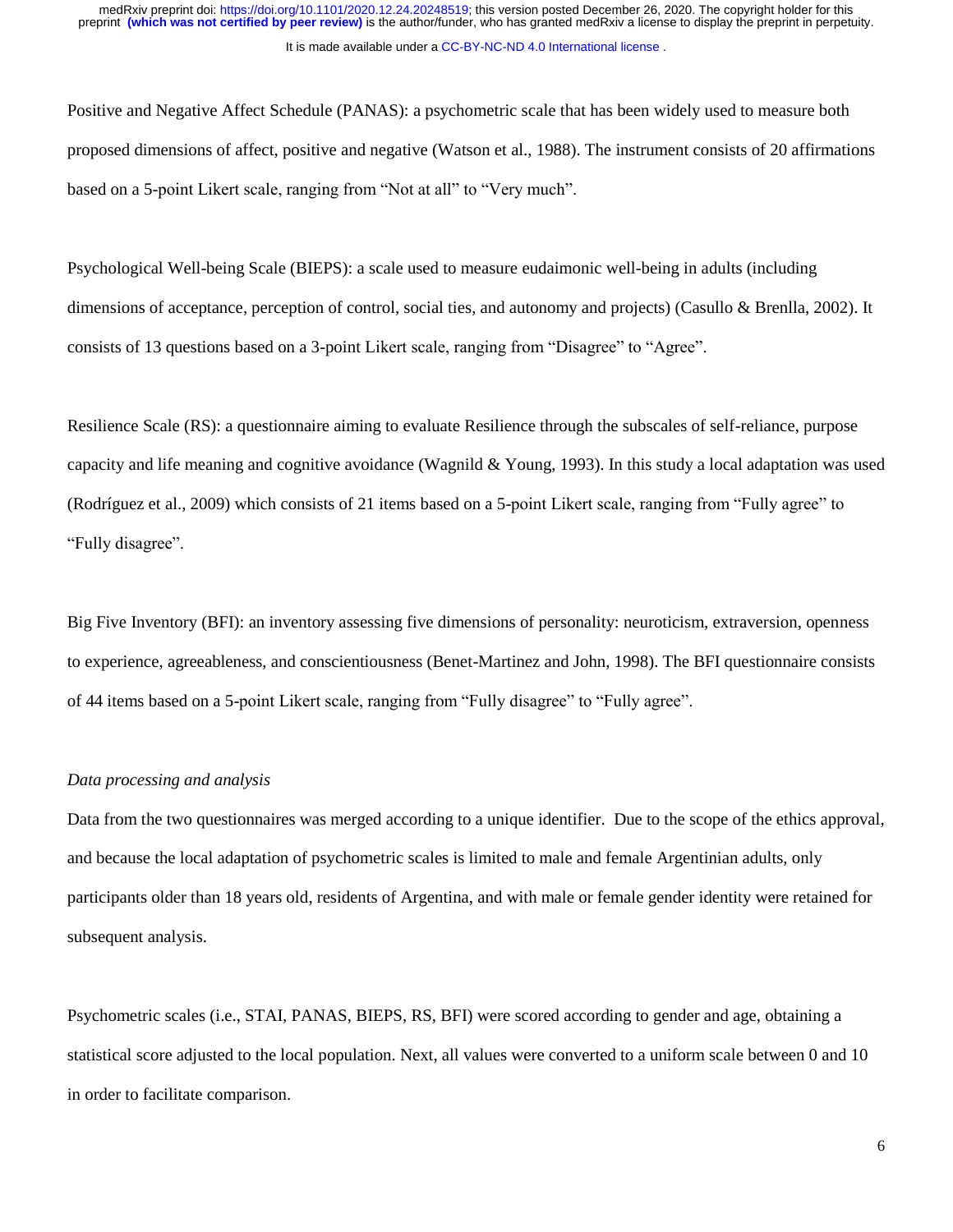It is made available under a [CC-BY-NC-ND 4.0 International license](http://creativecommons.org/licenses/by-nc-nd/4.0/) .

Descriptive statistics (e.g. means, standard deviations and standard errors from the mean [SEM]) were used to characterize the scale and subscale scores of the survey. To reduce the dimensionality of the data and thus the number of independent statistical tests, we first conducted a principal component analysis (PCA) of the data based on computing the singular value decomposition of the centered data matrix. After grouping the drug use variables into interpretable principal components, we applied analysis of variance (ANOVA) followed by Student t-tests to determine statistically significant differences between groups of users assigned to the different principal components. Bonferroni correction for multiple comparisons was applied whenever stated in the description of the results.

## **Results**

During the data collection window (April 2020 - May 2020), 11.365 individuals answered the first part of the survey (demographics, drug use questionnaire, STAI, PANAS, BIEPS, RS) and 157.101 answered the second part (BFI questionnaire), with 10.722 participants answering both parts of the survey. Of these, 5.104 were excluded as they failed to meet the inclusion criteria presented in the "Materials and methods" section. Thus, the final sample consisted of 5.618 participants who were 29.15 ( $\pm$  0.12) years old and 71.97% female. 32.43% of the total sample reported at least one use of a psychedelic drug.

The demographic information is summarized in Table 1. Demographic information per group of participants associated with each principal component (see below) is reported in Table 2 of the supplementary material. Note that percentages in the first row of Table 1 do not add to 100%, since reported uses of different drugs are not exclusive (e.g. one participant could have reported past uses of different drugs).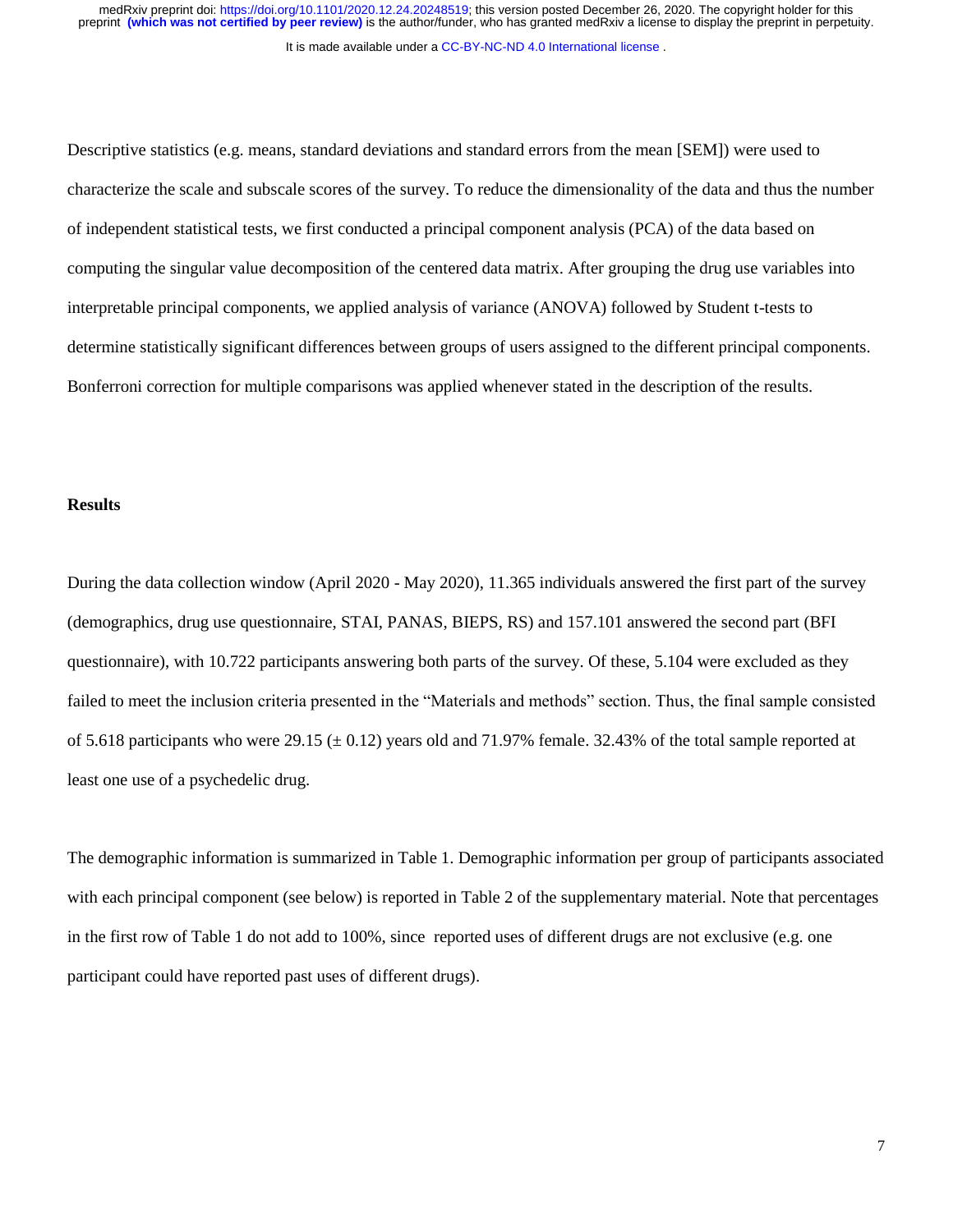It is made available under a [CC-BY-NC-ND 4.0 International license](http://creativecommons.org/licenses/by-nc-nd/4.0/) .

|             | Mushroo    | <b>LSD</b> | Ayahuas | <b>DMT</b> | 5meo-      | San Pedro                       | <b>Bufo</b> | Total      | Total      | Total      |
|-------------|------------|------------|---------|------------|------------|---------------------------------|-------------|------------|------------|------------|
|             | ms         | or analog  | ca      |            | <b>DMT</b> |                                 | Alvarius    | users      | non-users  | Sample     |
| % (n)       | 9.9%       | 30.24%     | 1.25%   | 2.79%      | 0.57%      |                                 |             | 32.43%     | 67.57%     | 100%       |
|             | (556)      | (1699)     | (70)    | (157)      |            | $(32)$ 1.51% $(85)$ 0.12% $(7)$ |             | (1822)     | (3796)     | (5618)     |
| Female      |            |            |         |            |            |                                 |             |            |            |            |
| (% )        | 52.70%     | 63.21%     | 62.86%  | 61.15%     | 75.00%     | 54.12%                          | 42.86%      | 63.17%     | 76.19%     | 71.97%     |
| Male $(\%)$ | 47.30%     | 36.79%     | 37.14%  | 38.85%     | 25.00%     | 45.88%                          | 57.14%      | 36.83%     | 23.81%     | 28.03%     |
| Age         |            |            |         |            |            |                                 |             |            |            |            |
| (mean       | 28.89      | 27.41      | 33.81   | 27.54      | 29.50      | 31.52                           | 38.00       | 27.66      | 29.86      | 29.15      |
| $±$ SEM)    | $\pm 0.28$ | $\pm 0.16$ | ±1.00   | $\pm 0.47$ | ± 1.12     | $\pm 0.82$                      | ± 4.42      | $\pm 0.16$ | $\pm 0.16$ | $\pm 0.12$ |

**Table 1.** Demographic information corresponding to the subset of 5618 participants who met the inclusion criteria (i.e. Argentinian residents older than 18 years old, with male or female gender identity).

Figure 1 summarizes the results of the BFI questionnaire (panel A), and of the STAI, PANAS, BIEPS and RS scales (panel B). The latter were first transformed to Z-scores, so that scores below/above zero indicate values that are below/above the regional averages. We observed that positive affect (PA), well-being (W) and resilience (R) scores were considerably below zero, which we can interpret as a potential effect of the COVID-19 pandemic and its consequences. Figures 1D and 1E show the same information as in panels A and B, but segmented according to the reported number of psychedelic drug uses. The clearest trends can be observed in panel D for the BFI scores, with the openness (O) and extraversion (E) traits increasing as a function of reported uses, and conscientiousness (C) showing the opposite behavior. Figure 1C presents all pairwise correlations between subscales with  $|R|>0.3$ . The openness and agreeableness dimensions of the BFI questionnaire were not correlated with any of the other scales, while expected positive correlations between state/trait anxiety, negative affect and neuroticisim were observed. Resilience and well-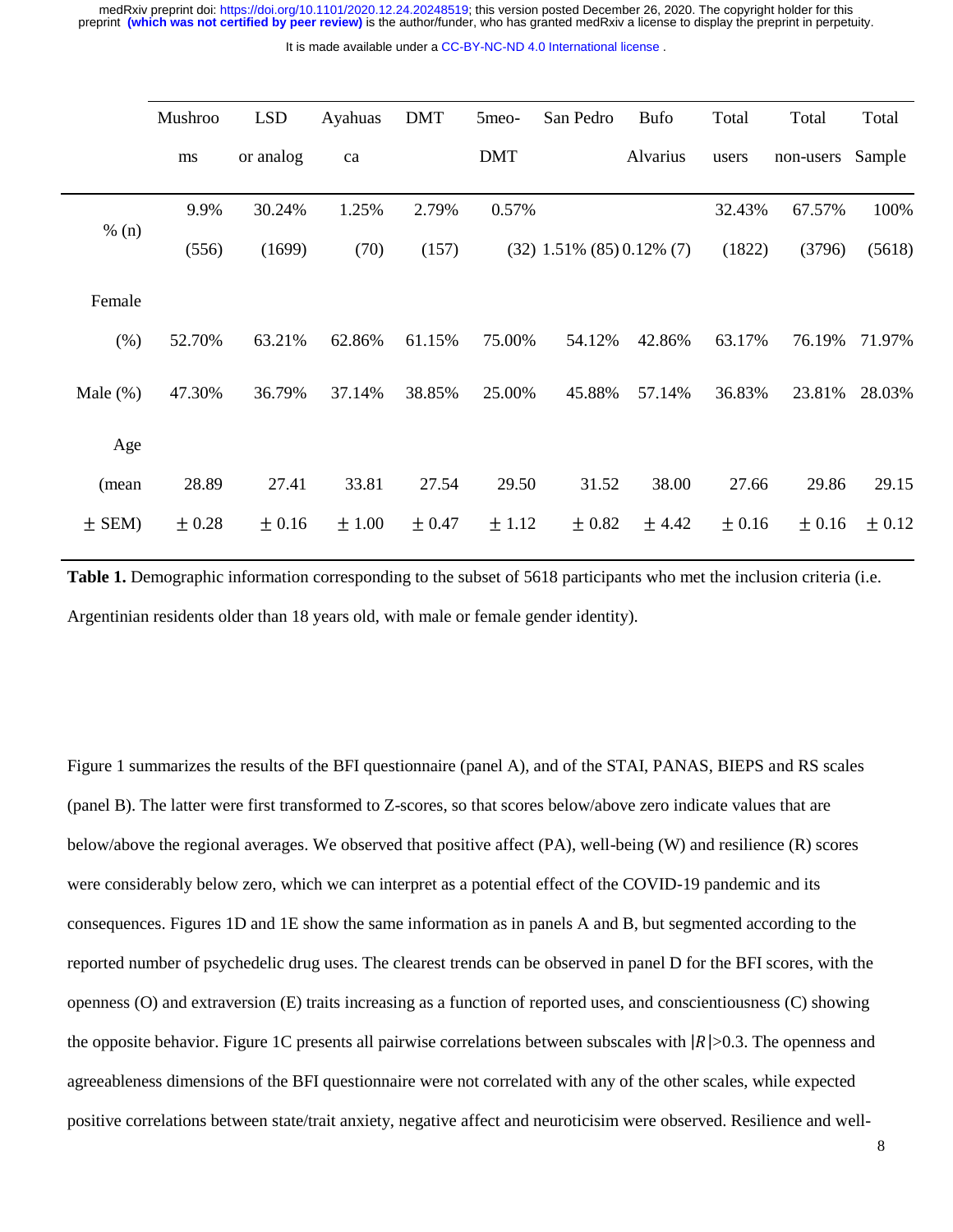It is made available under a CC-BY-NC-ND 4.0 International license.

being were positively correlated (and negatively correlated with state/trait anxiety, negative affect and neuroticism), and also presented positive correlations with positive affect, extroversion, and conscientiousness.



**Figure 1.** Summary of the BFI questionnaire (panel A), the STAI, PANAS, BIEPS and RS scales (panel B), both as a function of the reported number of psychedelic drug uses (panels D and E), and all pairwise correlations between subscales with  $|R| > 0.3$ . Abbreviations: O (Openness), C (Conscientiousness), E (Extraversion), A (Agreeability), N (Neuroticism), SA (State anxiety), TA (Trait anxiety), NA (Negative affect), PA (Positive affect), W (Well-being), R (Resilience), AF (Alpha factor), BF (Beta factor).

We then performed an exploratory analysis by grouping all scores from users who reported experience with each drug and comparing those scores with the rest of the sample using Student's T tests. Results are shown in Fig. 2. A double dissociation effect is apparent: some psychedelic drugs (mainly psilocybin mushrooms but also DMT and ayahuasca) were associated with lower scores of dimensions linked to mental health impairment (state/trait anxiety, negative affect) and with higher scores of dimensions linked to well-being and resilience (mainly positive affect, autonomy, social ties and well-being); conversely, other drugs (including prescription drugs, caffeine, alcohol, tobacco and cannabis) were linked to higher scores of dimensions linked to mental health impairment, and lower scores of dimensions linked to well-being and resilience. The exception was MDMA, which was associated with higher scores of the BIEPS social ties dimension.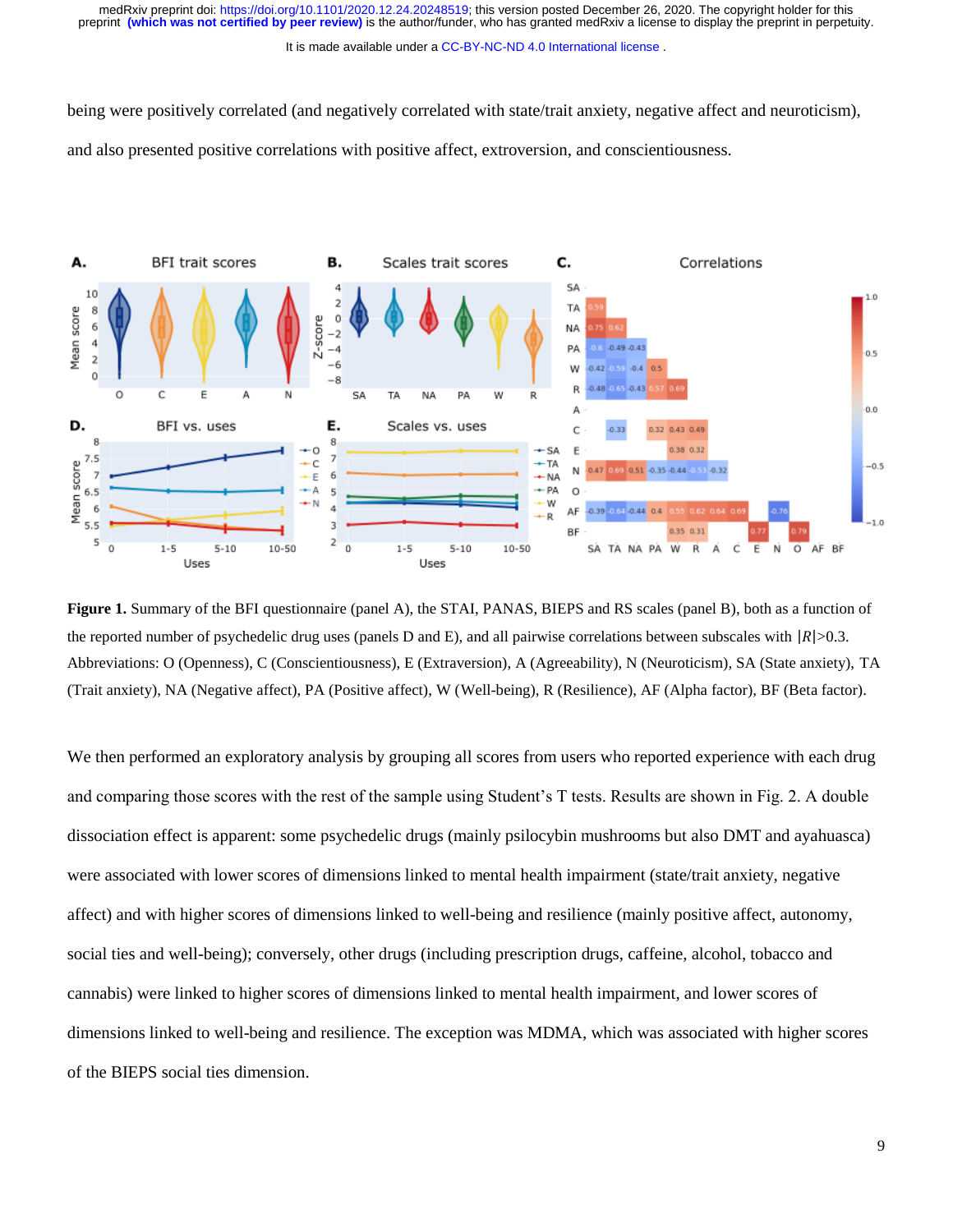It is made available under a CC-BY-NC-ND 4.0 International license.



**Figure 2.** Exploratory analysis comparing questionnaire scores corresponding to individual drugs vs. all others. Each entry in the matrix corresponds to the effect size (Cohen's d) for the comparison of the score (columns) for the drug (rows) vs. all other drugs grouped together. Only significant entries are shown (p<0.05, Bonferroni corrected for multiple comparisons). Abbreviations: SA (State anxiety), TA (Trait anxiety), NA (Negative affect), PA (Positive affect), Acc (Acceptance), Aut (Autonomy), ST (Social ties), G (Goals), W (Well-being), SR (Self-reliance), M (Meaning), CA (Cognitive avoidance), R (Resilience).

We note that this analysis is exploratory since it does not take into account the possibility of a single participant declaring past experience with multiple drugs. To overcome this limitation, we applied PCA to divide the sample into groups of subjects with different drug use profiles. Each group was created based on the scores along three principal components: LSD, MDMA, psilocybin mushrooms and dissociative drugs ("recreational", i.e. drugs that are frequently consumed in a recreational setting), DMT, ayahuasca, San Pedro (*Echinopsis pachanoi*), bufo alvarius (*Incilius alvarius*) and 5-MeO-DMT ("entheogen", i.e. psychedelic compounds that are frequently consumed in religious or ceremonial settings), and antidepressants, antipsychotics and sedatives ("prescription"). The resulting components are shown in Fig. 3A. To ensure that these groups were mutually exclusive, participants with high scores in the "entheogen" and "recreational" components were only included in the latter, e.g. a user with extensive lifetime use of LSD and ayahuasca would only be included in the "entheogen" group. This reflects the observation that most users with lifetime use of drugs in the "entheogen" component also reported experiences with drugs in the "recreational"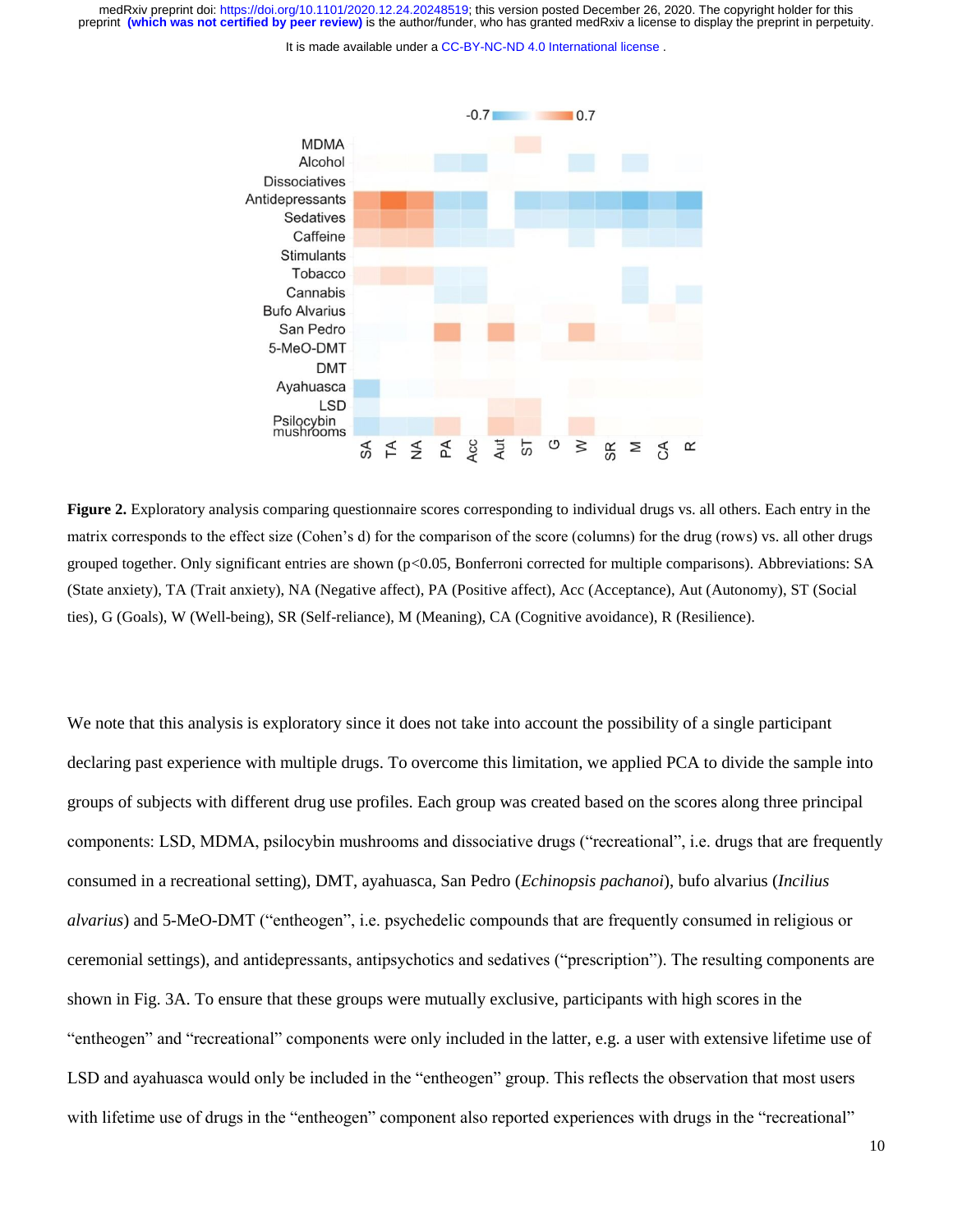component, but not vice versa. Subjects presenting high scores for drugs in the "prescription" component were included in the corresponding group, regardless of their scores in the other two components. Finally, we created a group for participants who only declared past experiences with legal drugs, such as caffeine, alcohol and tobacco ("legal/non-users"). 11.36% of the sample did not clearly fit in any group based on the PCA scores, and hence was discarded from subsequent analysis.

We first applied an ANOVA test to find a significant effect (p<0.05, Bonferroni corrected) of user group in all BFI scores and psychometric scales except for the agreeableness personality trait ( $p = 0.121$ ).



**Figure 3.** Principal components. A) Word clouds representing the drugs included in the different groups, with word size indicative of the weight of the drug in the corresponding principal component. B) Radar plots showing BFI scores (left), psychometric scale scores (middle) and their subscales (right) for participants belonging to each group, plus a group of participants who only declared past use of legal drugs (e.g. caffeine, alcohol, tobacco). Abbreviations: O (Openness), C (Conscientiousness), E (Extraversion), A (Agreeability), N (Neuroticism), SA (State anxiety), TA (Trait anxiety), NA (Negative affect), PA (Positive affect), W (Wellbeing), R (Resilience), ACC (Acceptance), AUT (Autonomy), ST (Social ties), G (Goals), SR (Self-reliance), M (Meaning), CA (Cognitive avoidance).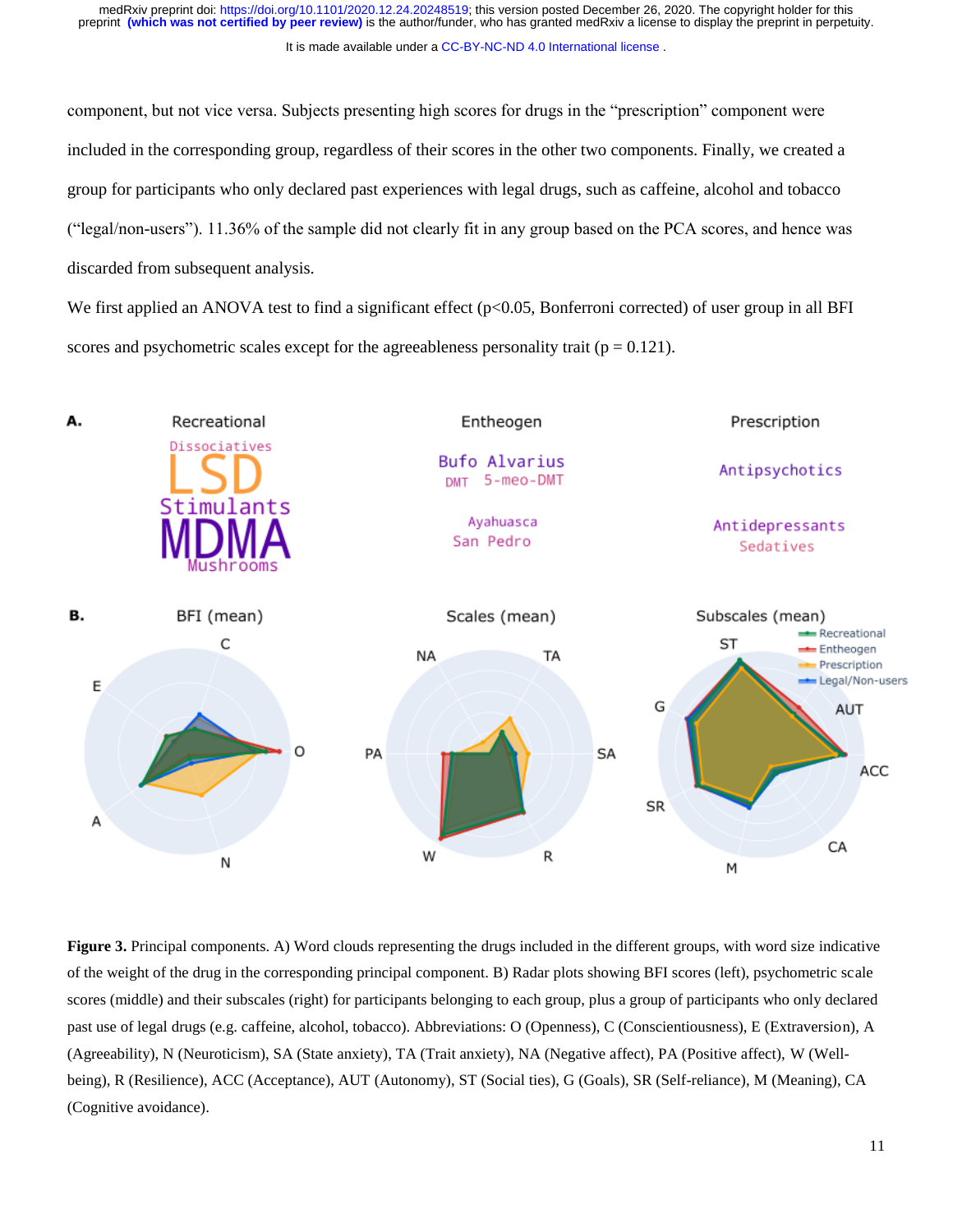medRxiv preprint doi: [https://doi.org/10.1101/2020.12.24.20248519;](https://doi.org/10.1101/2020.12.24.20248519) this version posted December 26, 2020. The copyright holder for this<br>preprint (which was not certified by peer review) is the author/funder, who has grante

It is made available under a [CC-BY-NC-ND 4.0 International license](http://creativecommons.org/licenses/by-nc-nd/4.0/) .

|                       | PCA components   |                  |                  |                  |
|-----------------------|------------------|------------------|------------------|------------------|
|                       | Recreational     | Entheogen        | Prescribed       | Legal/Non-users  |
| Demographics          |                  |                  |                  |                  |
| % (n)                 | 23.63 (1328)     | 3.06(172)        | 12.99 (730)      | 48.94 (2750)     |
| Sample percentage (%) | 23.64            | 3.06             | 12.99            | 48.95            |
| Female (%)            | 61.22            | 58.72            | 84.93            | 74.76            |
| Male (%)              | 38.78            | 41.28            | 15.07            | 25.24            |
| Age (mean $\pm$ sem)  | $27.21 \pm 0.17$ | $29.84 \pm 0.61$ | $32.59 \pm 0.41$ | $29.16 \pm 0.18$ |
| Psych. assistance (%) | 59.64            | 56.98            | 82.33            | 51.96            |
| Hospitalization (%)   | 0.15             | 1.16             | 3.29             | 0.25             |
| Medication (%)        | 0.53             | 0.00             | 24.25            | 0.25             |
| <b>STAI</b>           |                  |                  |                  |                  |
| State anxiety         | $24.62 \pm 0.29$ | $23.39 \pm 0.85$ | $29.08 \pm 0.45$ | $25.32 \pm 0.22$ |
| Trait anxiety         | $25.25 \pm 0.29$ | $24.51 \pm 0.85$ | $29.74 \pm 0.45$ | $25.21 \pm 0.22$ |
| <b>PANAS</b>          |                  |                  |                  |                  |
| Negative affect       | $21.64 \pm 0.20$ | $21.23 \pm 0.56$ | $24.57 \pm 0.30$ | $21.43 \pm 0.15$ |
| Positive affect       | $29.15 \pm 0.21$ | $30.90 \pm 0.61$ | $28.14 \pm 0.29$ | $29.33 \pm 0.15$ |
| <b>BIEPS</b>          |                  |                  |                  |                  |
| Acceptance            | $7.62\pm0.04$    | $7.72 \pm 0.10$  | $7.38\pm0.06$    | $7.64 \pm 0.03$  |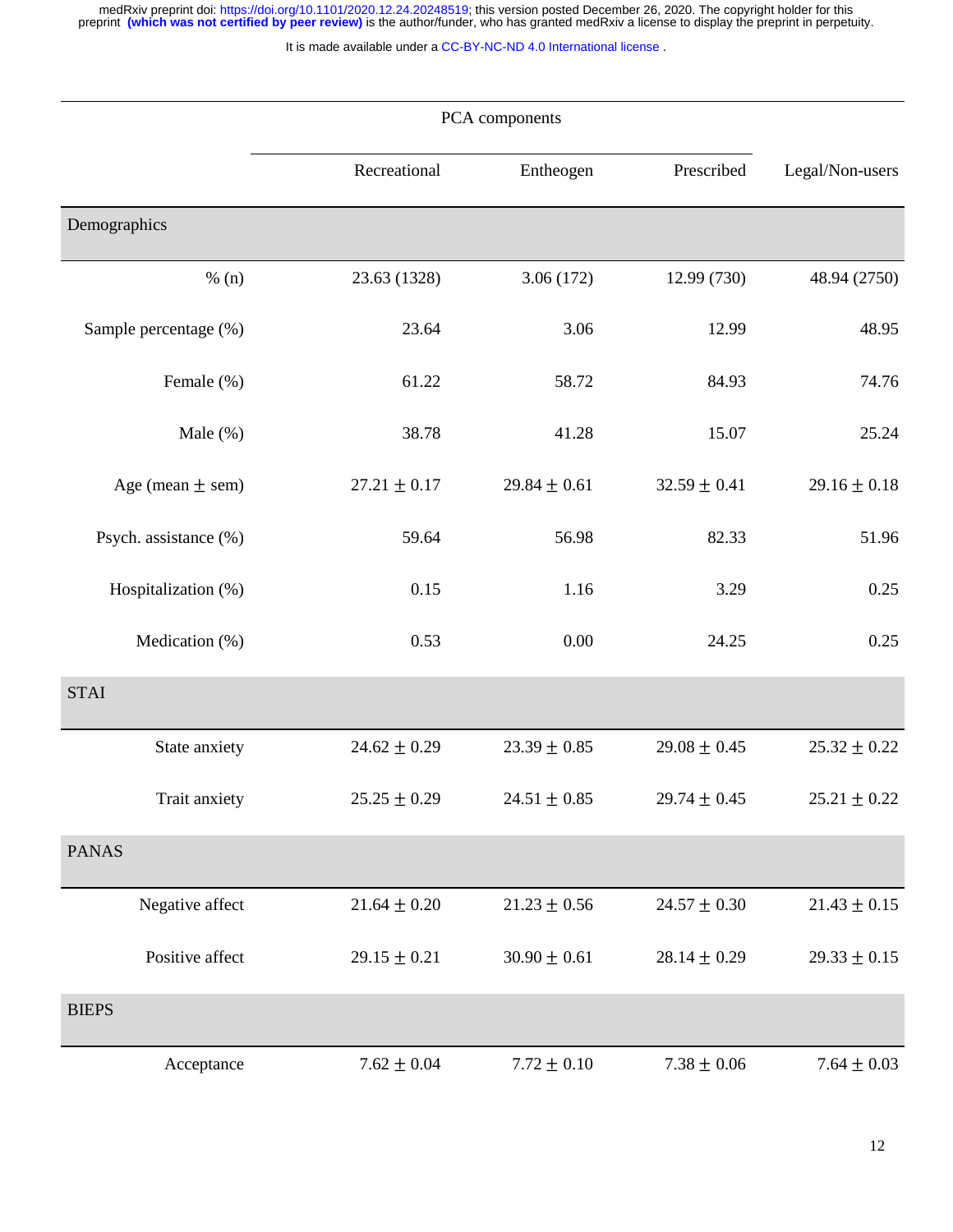|                                                                     | medRxiv preprint doi: https://doi.org/10.1101/2020.12.24.20248519; this version posted December 26, 2020. The copyright holder for this<br>preprint (which was not certified by peer review) is the author/funder, who has granted medRxiv a license to display the preprint in perpetuity. |                  |                  |                  |  |  |  |
|---------------------------------------------------------------------|---------------------------------------------------------------------------------------------------------------------------------------------------------------------------------------------------------------------------------------------------------------------------------------------|------------------|------------------|------------------|--|--|--|
| It is made available under a CC-BY-NC-ND 4.0 International license. |                                                                                                                                                                                                                                                                                             |                  |                  |                  |  |  |  |
| Autonomy                                                            | $6.62 \pm 0.04$                                                                                                                                                                                                                                                                             | $6.90 \pm 0.12$  | $6.51 \pm 0.06$  | $6.60 \pm 0.03$  |  |  |  |
| Social ties                                                         | $8.18 \pm 0.03$                                                                                                                                                                                                                                                                             | $8.17 \pm 0.09$  | $7.88 \pm 0.05$  | $8.06 \pm 0.02$  |  |  |  |
| Goals                                                               | $10.02 \pm 0.05$                                                                                                                                                                                                                                                                            | $10.24 \pm 0.13$ | $9.73 \pm 0.07$  | $10.17 \pm 0.03$ |  |  |  |
| Total Well-being                                                    | $32.45 \pm 0.11$                                                                                                                                                                                                                                                                            | $33.02 \pm 0.30$ | $31.50 \pm 0.17$ | $32.47 \pm 0.08$ |  |  |  |
| <b>RS</b>                                                           |                                                                                                                                                                                                                                                                                             |                  |                  |                  |  |  |  |
| Self-reliance                                                       | $57.58 \pm 0.24$                                                                                                                                                                                                                                                                            | $58.35 \pm 0.68$ | $55.65 \pm 0.36$ | $57.71 \pm 0.18$ |  |  |  |
| Meaning                                                             | $22.76 \pm 0.13$                                                                                                                                                                                                                                                                            | $23.18 \pm 0.37$ | $22.02 \pm 0.19$ | $23.48 \pm 0.09$ |  |  |  |
| Cognitive avoidance                                                 | $17.99 \pm 0.12$                                                                                                                                                                                                                                                                            | $17.78 \pm 0.35$ | $16.65 \pm 0.18$ | $18.22 \pm 0.09$ |  |  |  |
| <b>Total Resilience</b>                                             | $98.32 \pm 0.40$                                                                                                                                                                                                                                                                            | $99.31 \pm 1.12$ | $94.33 \pm 0.61$ | $99.41 \pm 0.30$ |  |  |  |
| <b>BFI</b>                                                          |                                                                                                                                                                                                                                                                                             |                  |                  |                  |  |  |  |
| Extraversion                                                        | $26.36 \pm 0.16$                                                                                                                                                                                                                                                                            | $26.42 \pm 0.45$ | $25.40 \pm 0.23$ | $25.57 \pm 0.12$ |  |  |  |
| Agreeableness                                                       | $32.88 \pm 0.14$                                                                                                                                                                                                                                                                            | $32.35 \pm 0.36$ | $32.61 \pm 0.19$ | $33.01 \pm 0.10$ |  |  |  |
| Conscientiousness                                                   | $29.49 \pm 0.17$                                                                                                                                                                                                                                                                            | $29.49 \pm 0.51$ | $30.64 \pm 0.25$ | $31.08 \pm 0.13$ |  |  |  |
| Neuroticism                                                         | $24.69 \pm 0.18$                                                                                                                                                                                                                                                                            | $24.41 \pm 0.47$ | $28.26 \pm 0.23$ | $25.16 \pm 0.13$ |  |  |  |
| Openness                                                            | $39.09 \pm 0.17$                                                                                                                                                                                                                                                                            | $40.64 \pm 0.45$ | $38.34 \pm 0.24$ | $37.70 \pm 0.13$ |  |  |  |
| Alpha factor                                                        | $77.69 \pm 0.33$                                                                                                                                                                                                                                                                            | 77.44 $\pm$ 0.93 | $74.98 \pm 0.48$ | $78.93 \pm 0.24$ |  |  |  |
| Beta factor                                                         | $65.44 \pm 0.26$                                                                                                                                                                                                                                                                            | $67.06 \pm 0.70$ | $63.74 \pm 0.38$ | 63.27<br>± 0.19  |  |  |  |

**Table 2.** Survey results grouped by principal component scores. Psychometric scales and subscales results (STAI, PANAS, BIEPS, RS, BFI) are presented as mean  $\pm$  standard error.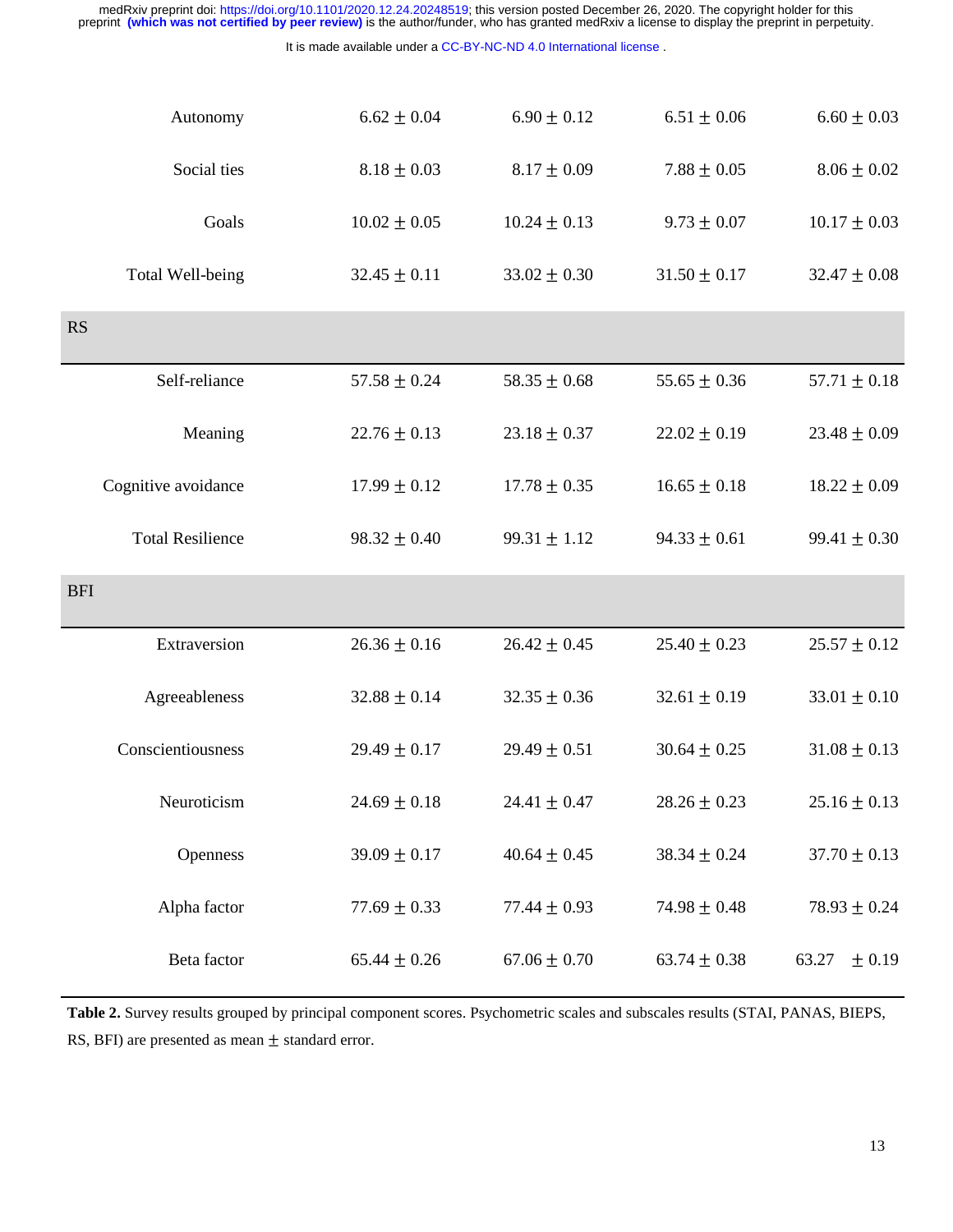We applied pairwise Student's t-test to determine whether the variables plotted in Fig. 3B presented significant differences between the four groups of participants. The results of this analysis are shown in Fig. 4 (state/trait anxiety, BFI, PANAS, BIEPS and RS) and Fig. 5 (alpha and beta factors). Figure 5C also presents the second order personality factors alpha and beta as a function of the reported number of lifetime psychedelic experiences.

The "recreational" group presented higher extraversion and lower conscientiousness scores than the group of nonusers, while both "recreational" and "entheogens" resulted in increased openness scores, as expected from previous studies. Also as expected, neuroticism was increased in the "prescription" group relative to all others. No differences were found for the agreeableness personality dimension. Subjects in the "entheogen" group presented higher openness than those in the "recreational" group (Fig. 4A). All measures positively associated with mental health were significantly lower in the "prescription" group; also, we observed higher positive affect in the "entheogen" group compared to all others (Fig. 4B). Finally, the alpha factor was lower for the "prescription" group compared to all others (Fig. 5A), and the beta factor was higher for the "recreational" and "entheogen" groups compared to the other two groups (Fig. 5B). Also, the beta factor increased with the reported number of lifetime psychedelic experiences (Fig. 5C).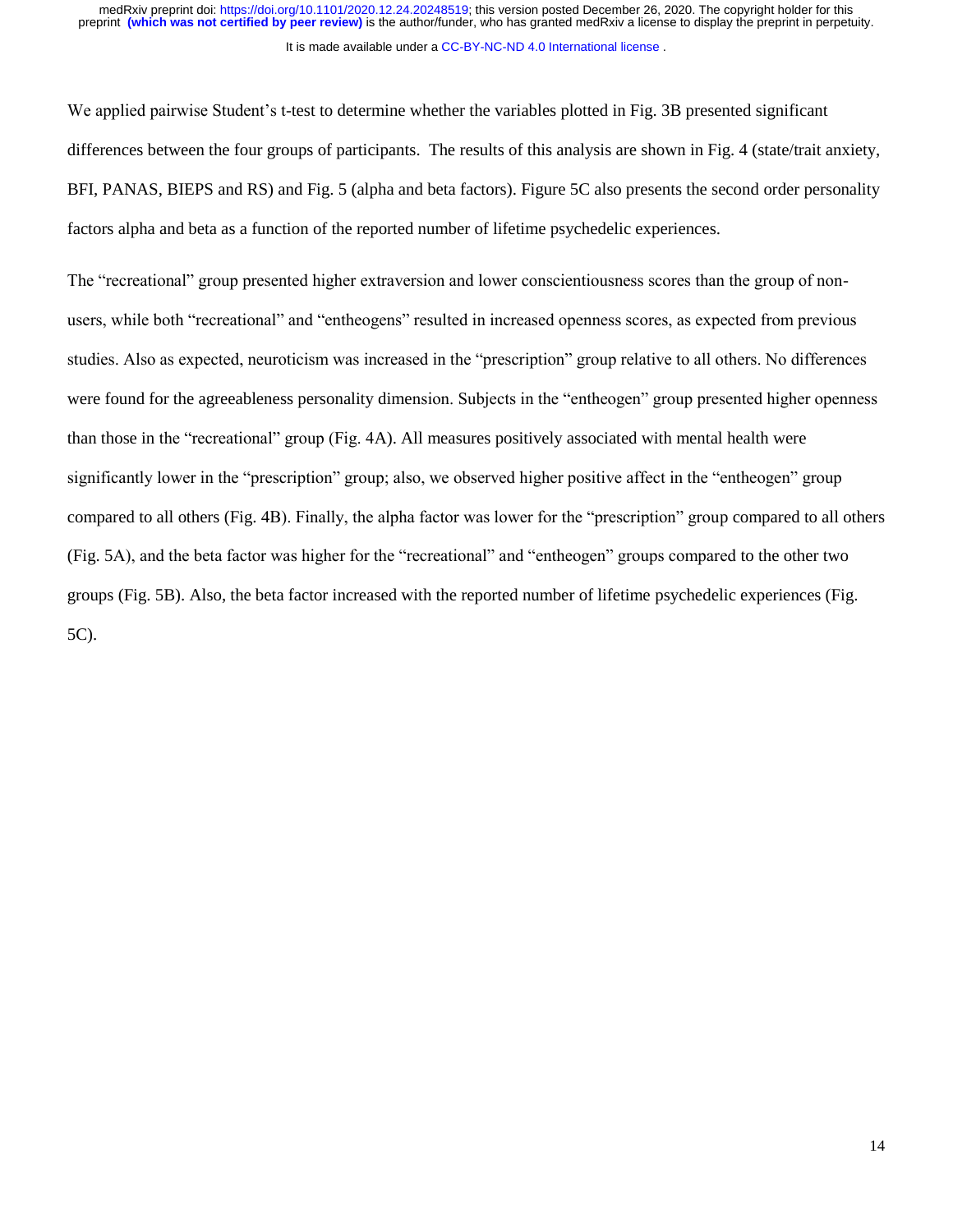medRxiv preprint doi: [https://doi.org/10.1101/2020.12.24.20248519;](https://doi.org/10.1101/2020.12.24.20248519) this version posted December 26, 2020. The copyright holder for this<br>preprint (which was not certified by peer review) is the author/funder, who has grante

It is made available under a [CC-BY-NC-ND 4.0 International license](http://creativecommons.org/licenses/by-nc-nd/4.0/) .



**Figure 4.** Comparison of psychometric scales and subscales between groups of participants. A) Comparison of BFI dimensions. B) Comparison of trait/state anxiety, positive and negative affect, well-being and resilience. \*p<0.05 (Bonferroni corrected), \*\*p<0.01, \*\*\*p<0.05.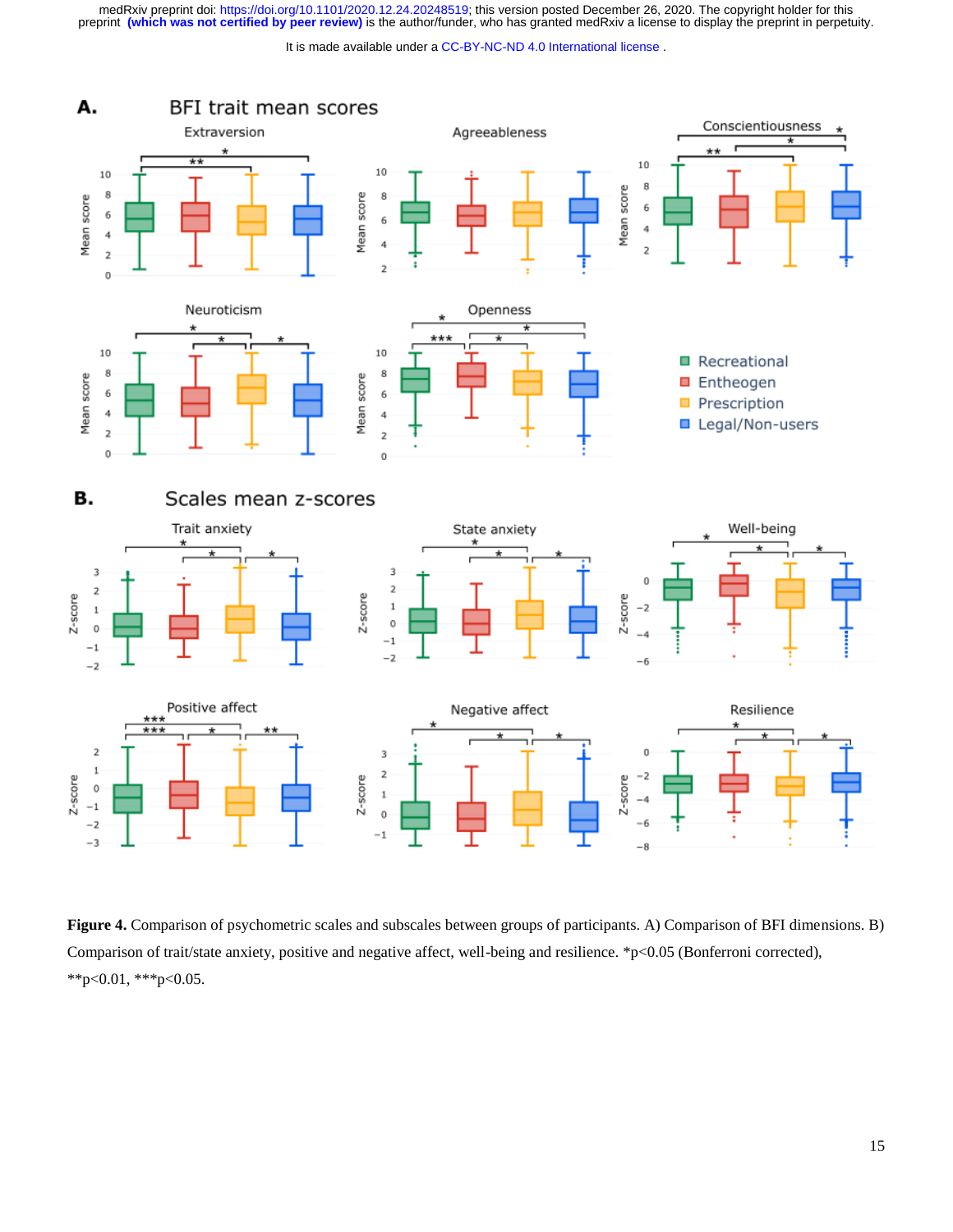It is made available under a [CC-BY-NC-ND 4.0 International license](http://creativecommons.org/licenses/by-nc-nd/4.0/) .



**Figure 5.** Comparison of second order personality traits between groups of participants. A) Comparison of alpha factor scores. B) Comparison of beta factor scores. C) Alpha and beta factor vs. reported number of lifetime psychedelic experiences. \*p<0.05 (Bonferroni corrected), \*\*p<0.01, \*\*\*p<0.05.

## **Discussion**

The current study investigated the relationship between lifetime use of psychoactive drugs and reported levels of anxiety, positive and negative affect, well-being, resilience, and personality traits. We focused our analysis on the possibility that psychedelic drugs could confer sustained benefits, which are manifested as better mental health indicators during the ongoing COVID-19 pandemic.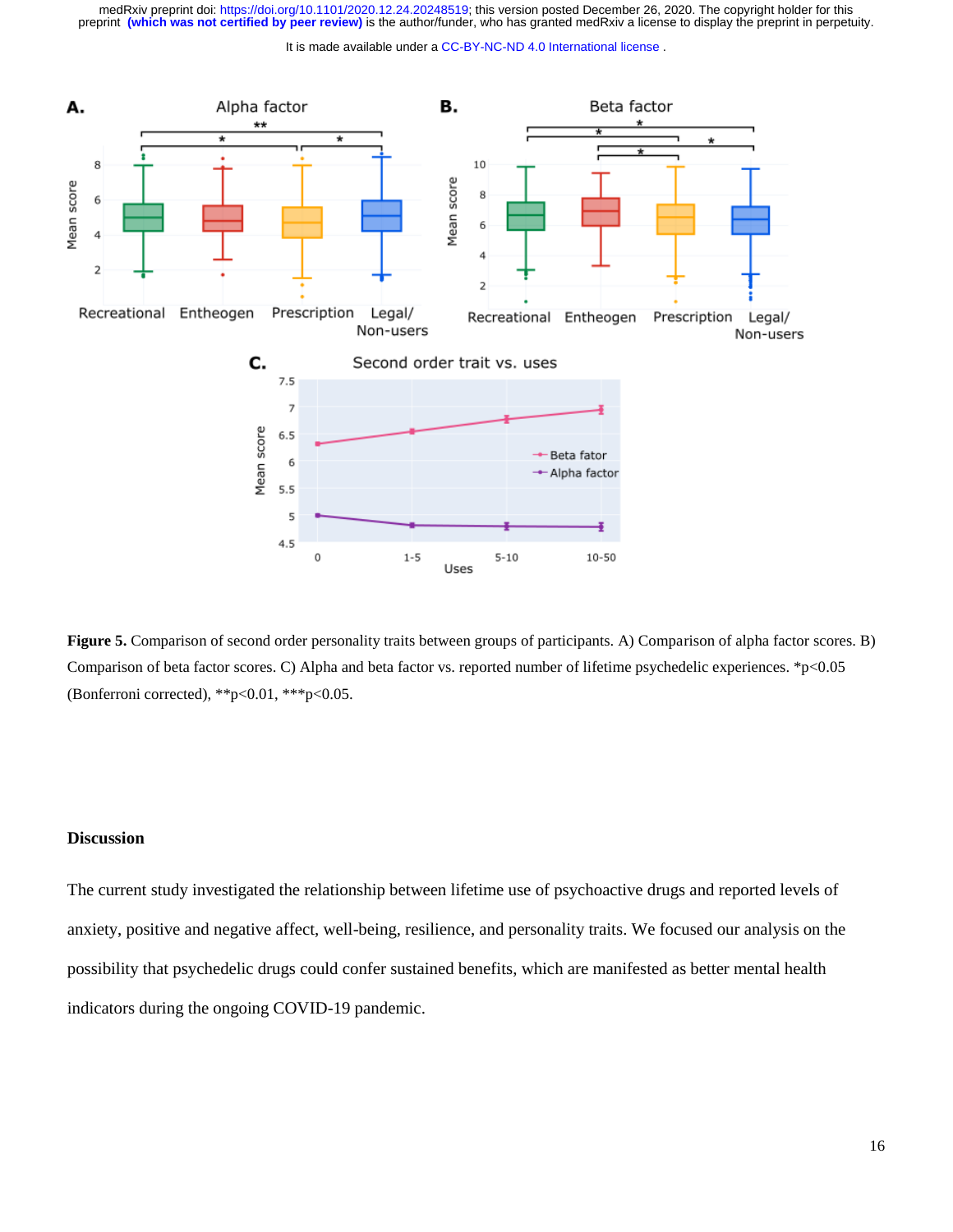Concerning the general mental health status of the sample, after scoring positive and negative scales and transforming them to z-scores we observed reduced values, particularly in resilience (-2.74), but also in well-being (-0.74) and PANAS positive affect (-0.54), and higher values in STAI state anxiety (0.3), STAI trait anxiety (0.28), and PANAS negative affect (0.06) (Fig 4, panel B). We expected an effect on mental health indicators as a consequence of the social isolation and uncertainty associated with the COVID-19 outbreak. This result is in line with preliminary reports showing serious consequences in the mental health of the general population during the pandemic (Pfefferbaum and North, 2020; Zacher and Rudolph, 2020; Gallagher et al., 2020, Brooks et al., 2020).

We observe that our results successfully replicated known results concerning the relationship between personality traits and different mental health indicators (Widiger and Trull, 1992; Widiger and Costa, 1994, Mineka, Watson and Clark, 1998; Kotov et al., 2010; Beck, Davis and Freeman, 2015). Figure 1C confirms the positive correlation between BIEPS, RS, and PANAS positive affect scores, and negative correlations between STAI trait and state, and PANAS negative affect (Hu et al., 2015). Concerning personality traits, neuroticism correlated both with temporary psychological states (i.e. negative affect, state anxiety) and more stable personality characteristics (i.e. trait anxiety), confirming a significant association between this trait and negative emotion (Costa and McCrae, 1977; Costa and McCrae, 1980; John et al., 2008). Higher order traits also behaved as expected, beta factor being correlated with the well-being and resilience scores, and alpha factor behaving opposite to the neuroticism trait, i. e. exhibiting similar correlations of the opposite sign (Bäckström et al., 2007; Kardum and Hudek-Knezevic, 2012).

We investigated the relationship between self-reported drug use and the psychometric questionnaire scores by first applying principal component analysis to group subjects according to their experiences with psychoactive drugs.. These groups reflected how the use of drugs was clustered in our sample: the first component included mainstream psychedelic, entactogen and dissociative drugs, most of which are consumed in recreational contexts; the second group only included serotonergic psychedelics that are commonly consumed in religious or ceremonial context; the final group included prescription psychoactive drugs such as antidepressants, antipsychotics and sedatives. This classification was useful to highlight the specific effects of certain psychedelic drugs, which likely transcend their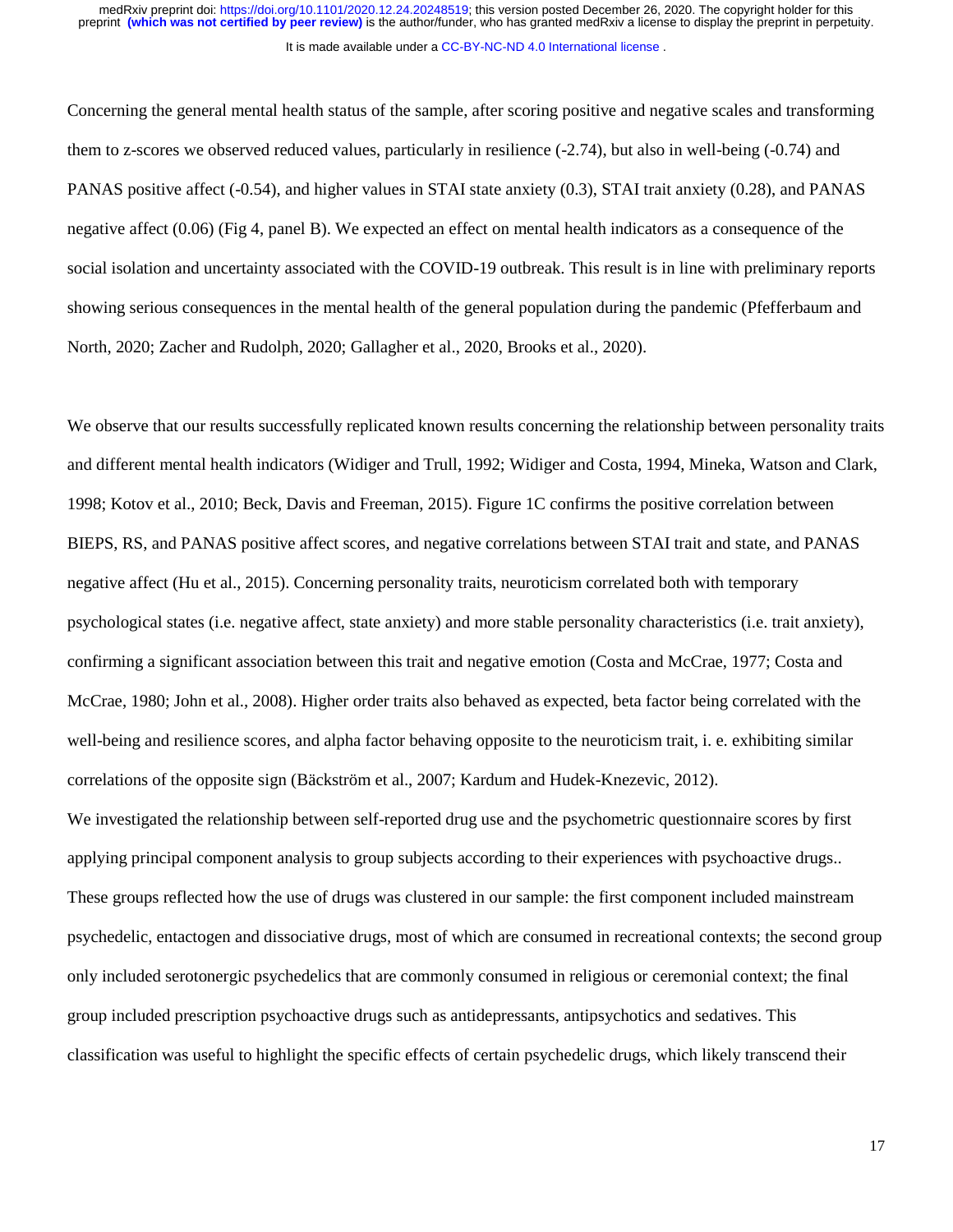pharmacological action and emerge as a consequence of interactions with contextual factors (i.e. set and setting) (Kazdin, 2007, Mulder et al 2017, Carhart-Harris et al., 2018).

We confirmed that experience with psychedelic drugs was associated with changes in personality traits indexing the experience of novelty (MacLean et al., 2011; Lebedev et al., 2016; Bouso et al., 2018; Erritzoe et al., 2018; Erritzoe et al., 2019). Openness refers to active curiosity in the intellectual domain, while extraversion, represents openness behavioral counterpart but oriented to the material world, involving an active type of curiosity that includes (but is not limited to) social interactions (DeYoung et al., 2002). Both openness and extraversion are functional characteristics, since a person who faces the environment in a positive way is more likely to obtain reinforcement from the interaction and thus adapt his or her behavior accordingly, suggesting a link between these traits and serotonergic and dopaminergic circuits (Ashby and Isen, 1999; Depue and Collins, 1999; DeYoung et al., 2002). As shown in Fig. 1D , the reported number of psychedelic drug uses was positively correlated with openness and extraversion; furthermore, lifetime use of psychedelic were linked to significant increases in these traits (with the exception of the extraversion trait for the "entheogen" group). Although these results are particularly interesting, due to the nature of our study we cannot confirm whether this increment was caused by lifetime use of psychedelic drugs, or due to different pre-existing personality traits psychedelic drug users.

Concerning second order personality traits, alpha and beta factors presented significant increases in the groups of psychedelic users, and the reported number of psychedelic uses correlated with both traits. The alpha factor is obtained as a combination of agreeableness, conscientiousness and the inverse of neuroticism, and has been interpreted as a measure of social desirable traits (Bäckström et al., 2007; Kardum and Hudek-Knezevic, 2012). This factor has significantly increased in the "recreational" group but not in the "entheogen" group. The beta factor is obtained as a combination of extraversion and openness and has been interpreted as a striving for self-assertion and self-expansion (Bäckström et al., 2007; Kardum and Hudek-Knezevic, 2012). This factor was significantly increased in both the "recreational" and "entheogen" group, and also correlated positively with the reported number of psychedelic drug uses. Alternatively, the alpha and beta factors have been interpreted in terms of "stability" and "plasticity",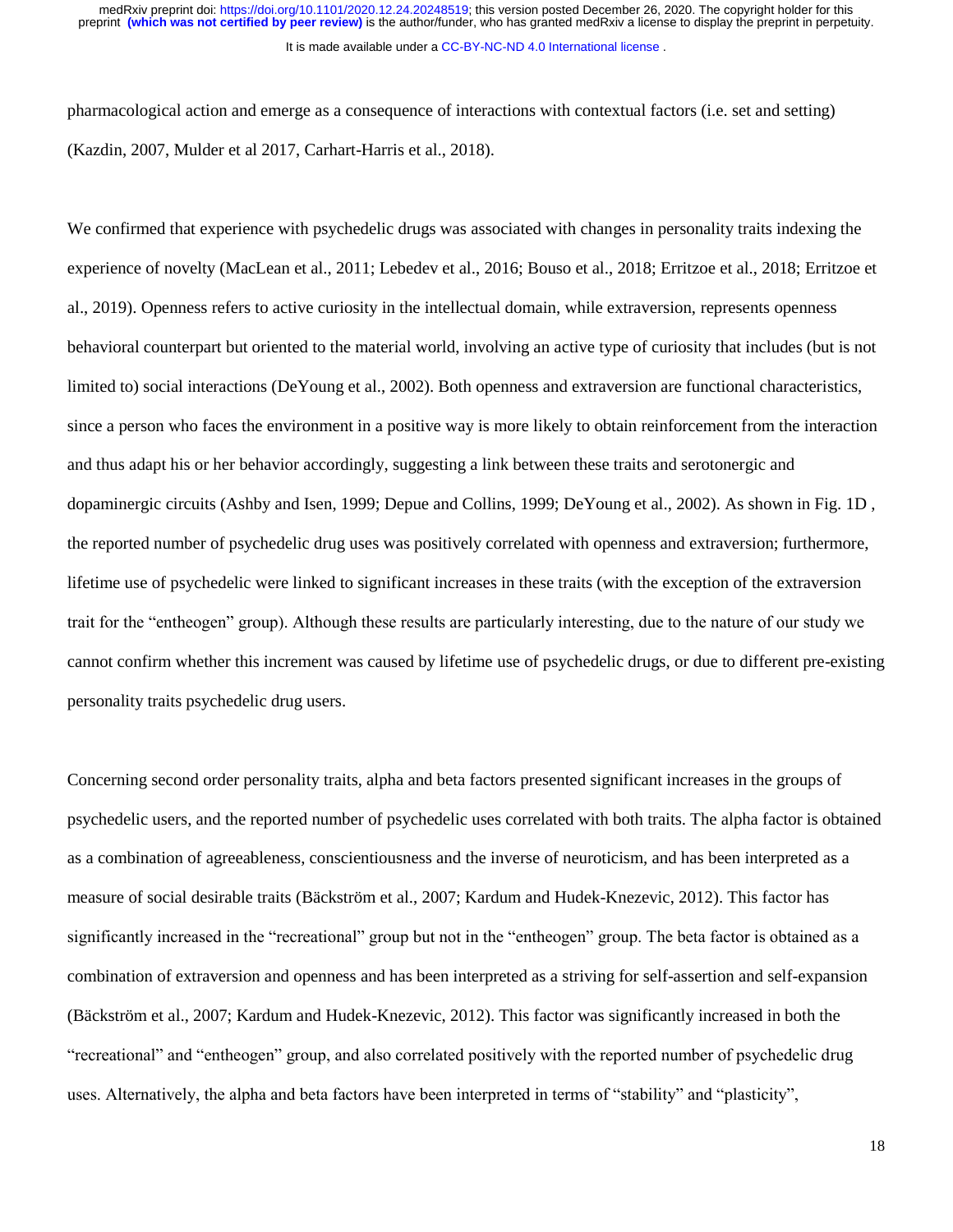respectively (Digman, 1997; DeYoung et al., 2002). The positive association between lifetime use of psychedelics and these personality traits suggests enhanced resilience and well-being in the light of challenging situations (Figure 1C).

Certain considerations can be drawn in regards to the link between psychedelics and changes in personality traits. First, since some of these changes could be related to  $5-\text{HT}_{2A}$  receptor expression and activation (Kalbitzer et al., 2009), it is hypothesized that a pharmacological interaction occurring in a sustained way could modify genetic expression and thus promote stable modifications in the personality of the users and therefore also in their behavioral patterns (Bouso et al., 2018). In this case, a causal link could exist between the changes in personality trait and the reported number of psychedelic drug uses (Figure 5C). Second, this could also offer psychotherapeutic potential by external modulation of personality traits. This can be considered both an end by itself (e.g. in the case of certain disorders), or an intermediate objective if the therapeutic goal is to make the patient more flexible to work on psychopathological aspects underlying their personality style (e.g., mood disorders like depression, caused by personality disorders like avoidant personality disorder).

Additionally, all the personality traits evaluated in this study (i.e., extraversion, agreableness, conscientiousness, neuroticism, openness), and their second order factors (i.e., alpha and beta) are psychological representations whose utility is to model the most stable and durable cognitive style of individuals. As a stable factor, personality bears a large part of the variance of the temporal states of mind (e.g., the clinical association between psychopathological conditions and the neuroticism trait). Likewise, these temporary states are caused by the cognitive evaluation resulting from the interaction with the environment, and influence secondary constructions that involve self-evaluation (i.e., well-being and resilience). It is therefore appropriate to propose a logical order in which the variables of this study are linked: the most stable factors (personality traits and anxiety as a trait) influence the cognitive style that is responsible for interpreting and processing reality. In turn, what is interpreted affects emotions, which can be considered as temporary cognitive states (anxiety, positive affect, negative affect). The sustained summation of these states makes up, among other things, the self-perceived processes of well-being and resilience.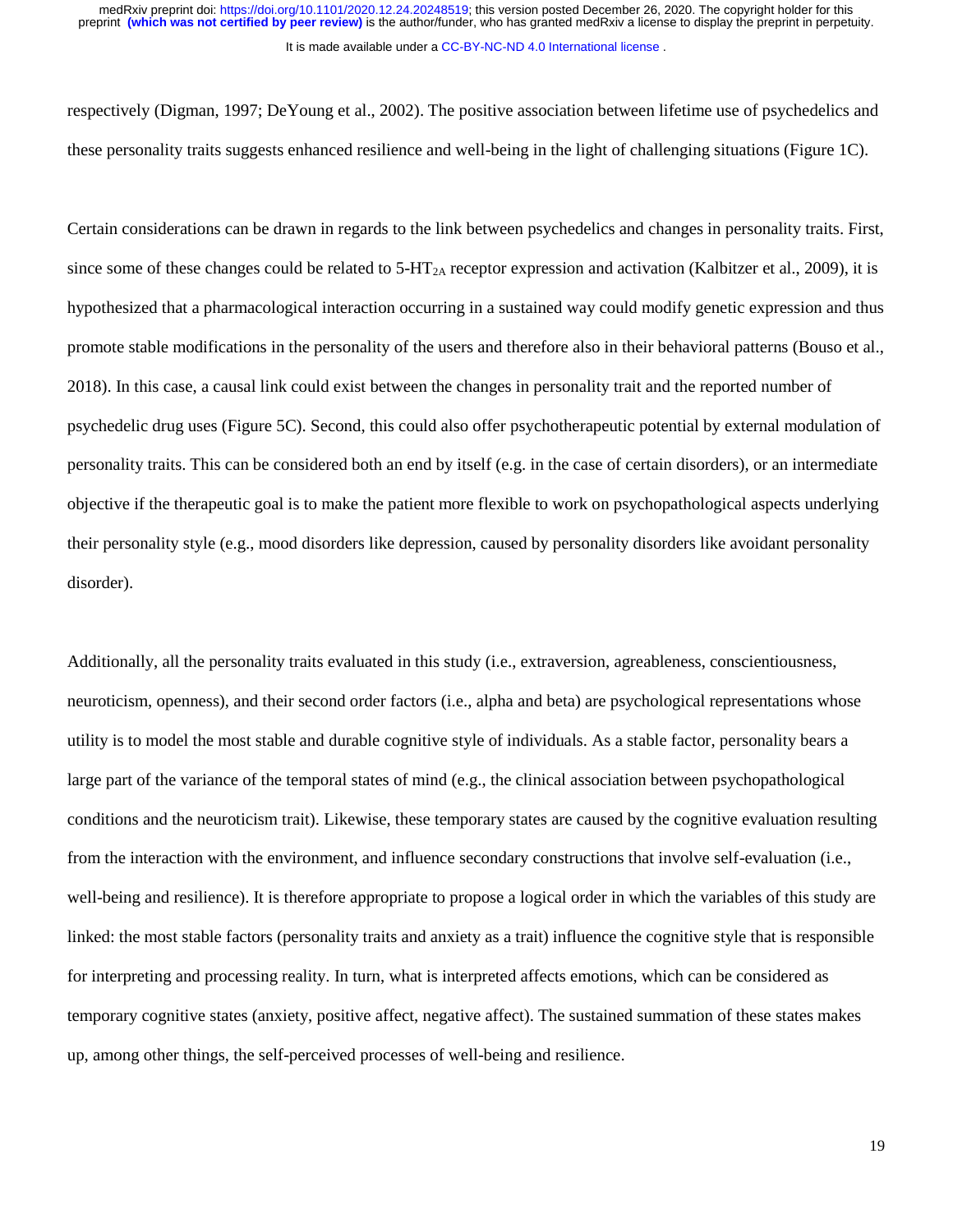We must clarify certain limitations arising from methodology. First, it is not possible to corroborate the information given by the participants, especially concerning the identity and dose of the psychoactive drugs they consumed. Second, it is possible that variables outside the scope of our survey are influencing the results we obtained. Concerning this limitation, our principal component analysis aimed to alleviate the effect of confounds caused by poly-drug use by dividing the sample into disjoint groups depending on their principal component values. Finally, it was not possible to draw causal inferences due to our study design.

In summary, we performed a survey to investigate the relationship between mental health, personality and past drug use during the COVID-19 pandemic. Our results do not suggest an association between past psychedelic use and impaired mental health indicators; on the contrary, we found evidence supporting a more resilient and stable personality structure in those subjects who reported repeated use of certain psychedelic compounds. This study adds to the existing literature on the relationship between mental health and lifetime psychedelic use by investigating selfreported measures of well-being during a highly challenging situation known to cause adverse psychological responses. Future studies should investigate with more detail whether our results can be attributed to the long-term changes induced by psychedelics, and how these changes relate to the available evidence concerning the potential use of psychedelics in the treatment of psychiatric disorders.

## **Acknowledgments**

This study has been funded by grant COVID-19 IP 264 by Agencia Nacional de Promoción de la Investigación, el Desarrollo Tecnológico y la Innovación.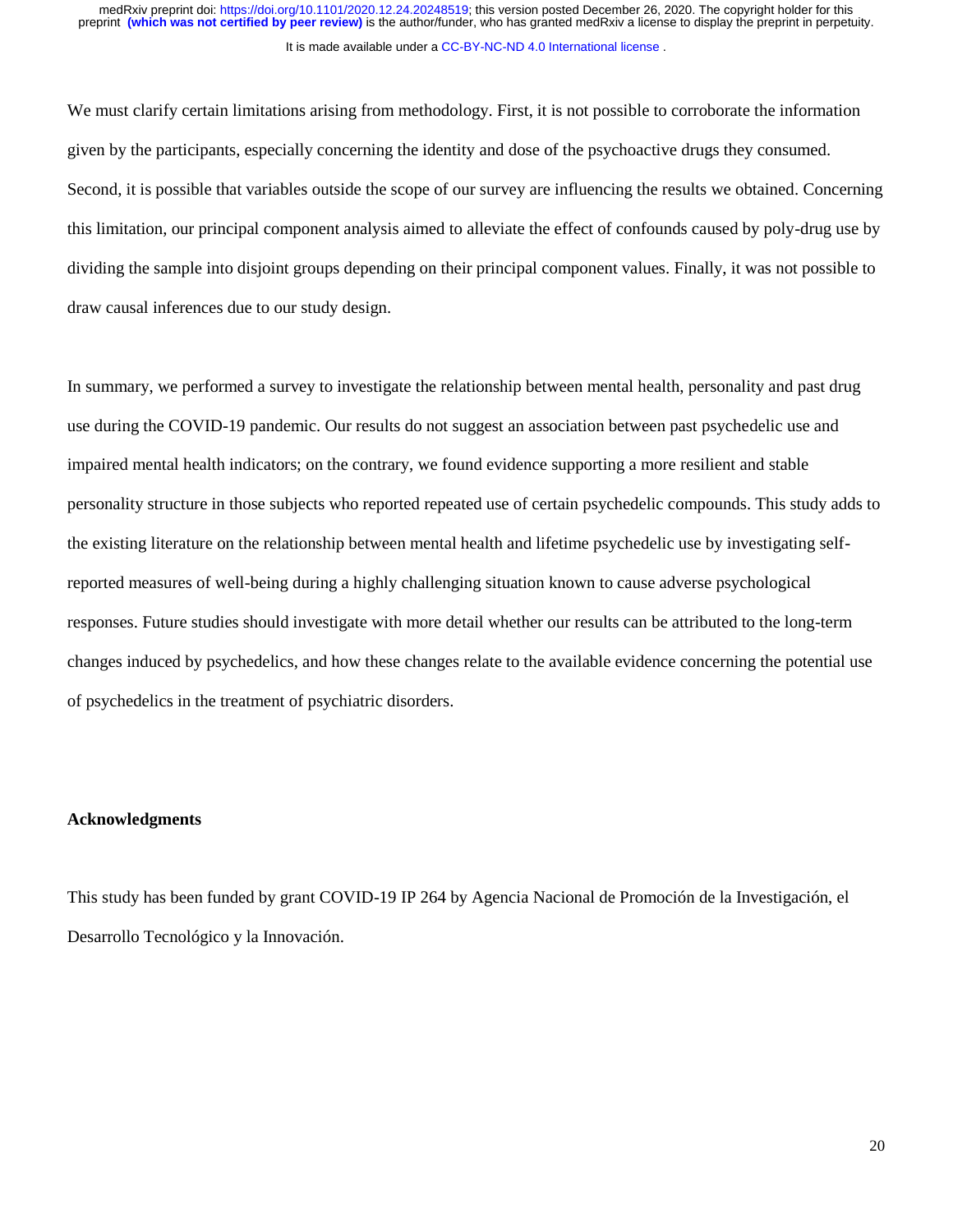It is made available under a [CC-BY-NC-ND 4.0 International license](http://creativecommons.org/licenses/by-nc-nd/4.0/) .

## **References**

Alin Sava, F. (2011). Personality types based on the Big Five model: A cluster analysis over the Romanian population Digital traces of depression and anxiety View project A Linguistic Inquiry and Word Count with an Acceptance and Commitment Therapy approach on the evolution of the neurotic symptomatology View project. Researchgate.Net. Retrieved from https://www.researchgate.net/publication/284610489

Allport, G. (1937). Personality: A psychological interpretation.

Ashby, F. G., & Isen, A. M. (1999). A neuropsychological theory of positive affect and its influence on cognition. Psychological review, 106(3), 529.

Barbosa, P. C. R., Strassman, R. J., da Silveira, D. X., Areco, K., Hoy, R., Pommy, J., … Bogenschutz, M. (2016). Psychological and neuropsychological assessment of regular Ayahuasca users. Comprehensive Psychiatry, 71, 95–105. https://doi.org/10.1016/j.comppsych.2016.09.003

Barrett, F. S., Johnson, M. W., & Griffiths, R. R. (2017). Neuroticism is associated with challenging experiences with psilocybin mushrooms. Personality and Individual Differences, 117, 155–160.

https://doi.org/10.1016/j.paid.2017.06.004

Bäckström, M. (2007). Higher-order factors in a five-factor personality inventory and its relation to social desirability. European Journal of Psychological Assessment, 23(2), 63-70.

Beck, A. T., Davis, D. D., & Freeman, A. (Eds.). (2015). Cognitive therapy of personality disorders. Guilford Publications.

Benet-Martinez, V., & John, O. E. (1998). Los Cinco Grandes Across Cultures and Ethnic Groups: Multitrait Multimethod Analyses of the Big Five in Spanish and English (Vol. 75). Psychological Association, Inc.

Block, J., & Block, J. (1980). The role of ego-control and ego-resiliency in the organization of behavior.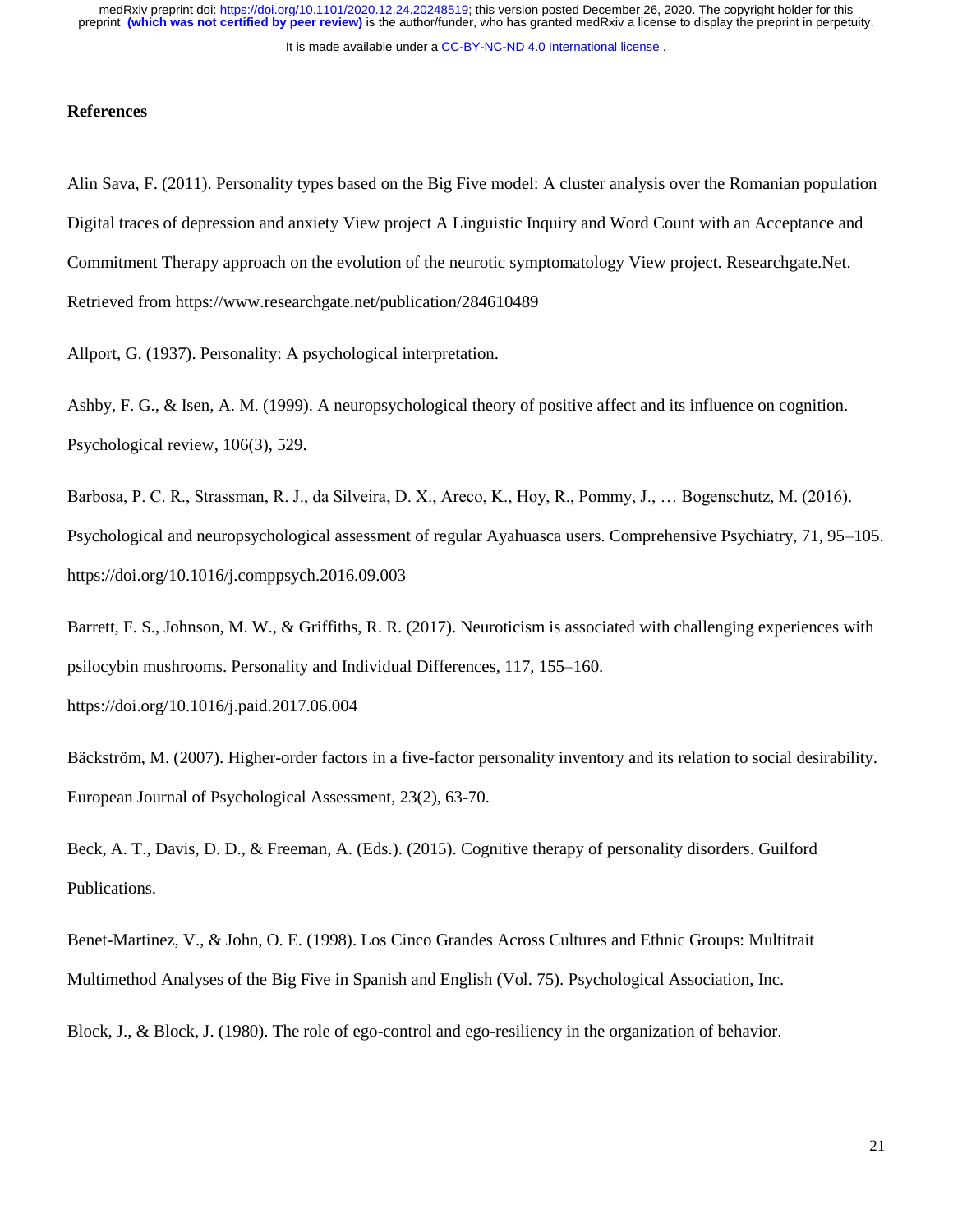Bogenschutz, M. P., Forcehimes, A. A., Pommy, J. A., Wilcox, C. E., Barbosa, P., & Strassman, R. J. (2015). Psilocybin-assisted treatment for alcohol dependence: A proof-of-concept study. Journal of Psychopharmacology, 29(3), 289–299. https://doi.org/10.1177/0269881114565144

Bouso, J. C., dos Santos, R. G., Alcázar-Córcoles, M. Á., & Hallak, J. E. C. (2018). Serotonergic psychedelics and personality: A systematic review of contemporary research. Neuroscience and Biobehavioral Reviews, 87, 118–132. https://doi.org/10.1016/j.neubiorev.2018.02.004

Bresnick, T., & Levin, R. (2006). Phenomenal Qualities of Ayahuasca Ingestion and its Relation to Fringe Consciousness and Personality. Journal of Consciousness Studies.

Brooks, S. K., Webster, R. K., Smith, L. E., Woodland, L., Wessely, S., Greenberg, N., & Rubin, G. J. (2020). The psychological impact of quarantine and how to reduce it: rapid review of the evidence. The Lancet.

Carhart-Harris, R. L., Bolstridge, M., Rucker, J., Day, C. M. J., Erritzoe, D., Kaelen, M., … Nutt, D. J. (2016). Psilocybin with psychological support for treatment-resistant depression: an open-label feasibility study. The Lancet Psychiatry, 3(7), 619–627. https://doi.org/10.1016/S2215-0366(16)30065-7

Carhart-Harris, R. L., & Goodwin, G. M. (2017). The Therapeutic Potential of Psychedelic Drugs: Past, Present, and Future. Neuropsychopharmacology, 42(11), 2105–2113. https://doi.org/10.1038/npp.2017.84

Carhart-Harris, R. L., Roseman, L., Haijen, E., Erritzoe, D., Watts, R., Branchi, I., & Kaelen, M. (2018). Psychedelics and the essential importance of context. Journal of Psychopharmacology, 32(7), 725-731.

Casullo, M., & Brenlla, M. (2002). Evaluación del bienestar psicológico en Iberoamérica.

Cloninger, C. R. (1993). A Psychobiological Model of Temperament and Character. Archives of General Psychiatry, 50(12), 975. https://doi.org/10.1001/archpsyc.1993.01820240059008

Colman, M. A. (2003). Oxford Dictionary of Psychology.

Connor, K. M., & Davidson, J. R. T. (2003). Development of a new Resilience scale: The Connor-Davidson Resilience scale (CD-RISC). Depression and Anxiety, 18(2), 76–82. https://doi.org/10.1002/da.10113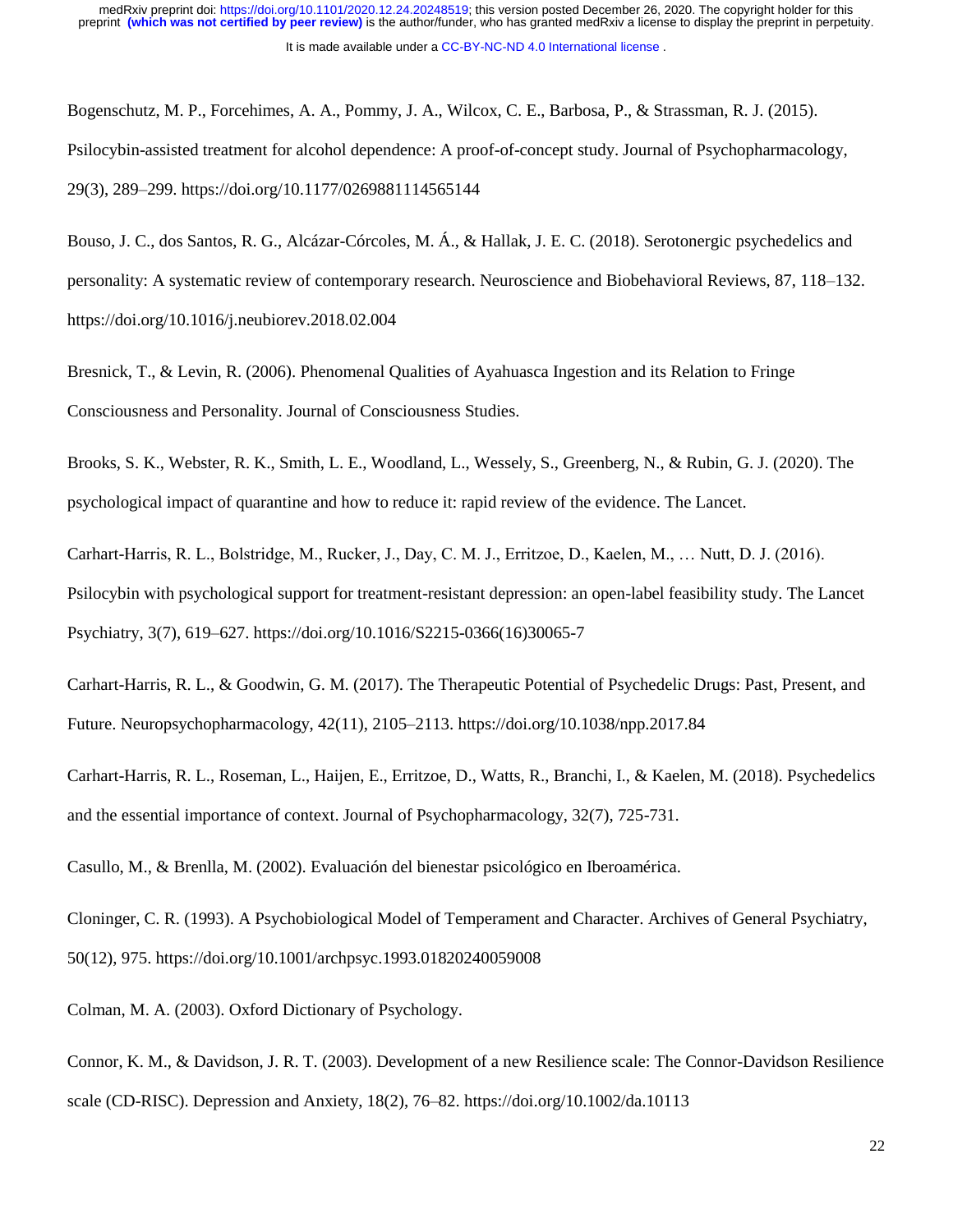Costa JR, P., & McCrae, R. (1977). Psychiatric symptom dimensions in the Cornell Medical Index among normal adult males. Journal of Clinical Psychology.

Costa, P. T., & McCrae, R. R. (1980). Influence of extraversion and neuroticism on subjective well-being: Happy and unhappy people. Journal of Personality and Social Psychology, 38(4), 668–678. https://doi.org/10.1037/0022- 3514.38.4.668

DeYoung, C. G., Peterson, J. B., & Higgins, D. M. (2002). Higher-order factors of the Big Five predict conformity: Are there neuroses of health? Personality and Individual Differences, 33(4), 533–552. https://doi.org/10.1016/S0191- 8869(01)00171-4

Depue, R. A., & Collins, P. F. (1999). Neurobiology of the structure of personality: Dopamine, facilitation of incentive motivation, and extraversion. Behavioral and brain sciences, 22(3), 491-517.

Digman, J. (1997). Higher-order factors of the Big Five. Journal of Personality and Social Psychology.

Dyck, E., & Farrell, P. (2018). Psychedelics and psychotherapy in Canada: Humphry Osmond and Aldous Huxley. History of Psychology, 21(3), 240.

Erritzoe, D., Roseman, L., Nour, M. M., MacLean, K., Kaelen, M., Nutt, D. J., & Carhart‐Harris, R. L. (2018). Effects of psilocybin therapy on personality structure. Acta Psychiatrica Scandinavica, 138(5), 368-378.

Erritzoe, D., Smith, J., Fisher, P. M., Carhart-Harris, R., Frokjaer, V. G., & Knudsen, G. M. (2019). Recreational use of psychedelics is associated with elevated personality trait openness: Exploration of associations with brain serotonin markers. Journal of Psychopharmacology, 33(9), 1068-1075.

Escohotado, A. (1999). A brief history of drugs: From the stone age to the stoned age.

Gallagher, M. W., Zvolensky, M. J., Long, L. J., Rogers, A. H., & Garey, L. (2020). The impact of covid-19 experiences and associated stress on anxiety, depression, and functional impairment in American adults. Cognitive Therapy and Research, 44(6), 1043-1051.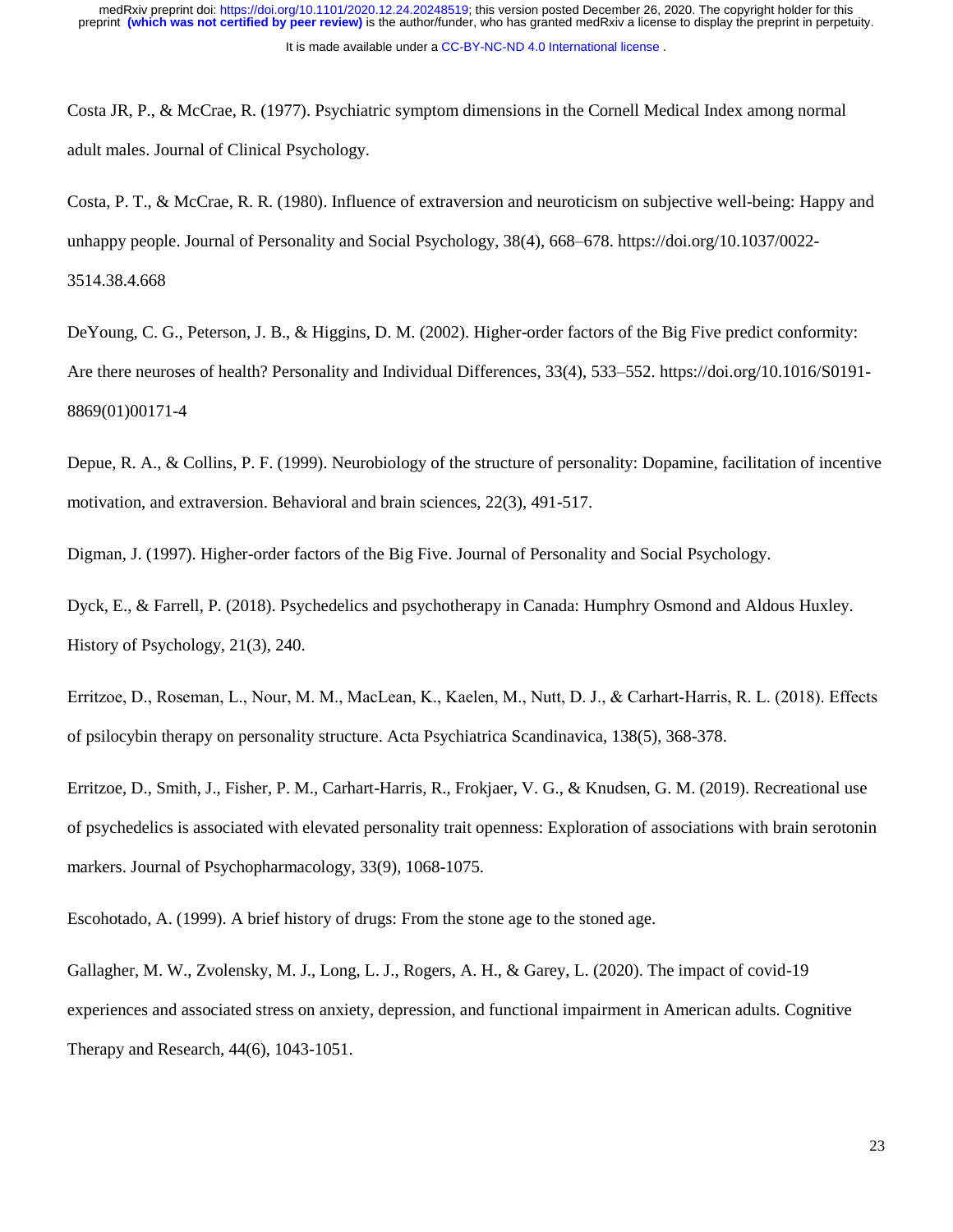Garcia-Romeu, A., R Griffiths, R., & W Johnson, M. (2014). Psilocybin-occasioned mystical experiences in the treatment of tobacco addiction. Current drug abuse reviews, 7(3), 157-164.

Gasser, P., Holstein, D., Michel, Y., Doblin, R., Yazar-Klosinski, B., Passie, T., & Brenneisen, R. (2014). Safety and efficacy of lysergic acid diethylamide-assisted psychotherapy for anxiety associated with life-threatening diseases. Journal of Nervous and Mental Disease, 202(7), 513–520. https://doi.org/10.1097/NMD.0000000000000113

Gerlach, M., Farb, B., Revelle, W., & Nunes Amaral, L. A. (2018). A robust data-driven approach identifies four personality types across four large data sets. Nature Human Behaviour, 2(10), 735–742. https://doi.org/10.1038/s41562-018-0419-z

Griffiths, R. R., Johnson, M. W., Richards, W. A., Richards, B. D., Jesse, R., MacLean, K. A., ... & Klinedinst, M. A. (2018). Psilocybin-occasioned mystical-type experience in combination with meditation and other spiritual practices produces enduring positive changes in psychological functioning and in trait measures of prosocial attitudes and behaviors. Journal of Psychopharmacology, 32(1), 49-69.

Grob, C. S., Danforth, A. L., Chopra, G. S., Hagerty, M., McKay, C. R., Halberstad, A. L., & Greer, G. R. (2011). Pilot study of psilocybin treatment for anxiety in patients with advanced-stage cancer. Archives of General Psychiatry, 68(1), 71–78. https://doi.org/10.1001/archgenpsychiatry.2010.116

Hu, T., Zhang, D., & Wang, J. (2015). A meta-analysis of the trait resilience and mental health. Personality and Individual Differences, 76, 18–27. https://doi.org/10.1016/j.paid.2014.11.039

Johansen, P. Ø., & Krebs, T. S. (2015). Psychedelics not linked to mental health problems or suicidal behavior: A population study. Journal of Psychopharmacology, 29(3), 270-279.

John, O. P., Naumann, L. P., & Soto, C. J. (2008). Paradigm shift to the integrative Big Five Trait taxonomy: History, measurement, and conceptual issues. Handbook of Personality: Theory and Research, 114–158. https://doi.org/10.1016/S0191-8869(97)81000-8

Johnson, M., Richards, W., & Griffths, R. (2008). Human Hallucinogen Research: guidelines for safety. Journal of Psychopharmacology, 22(6), 603–620. https://doi.org/10.1177/0269881108093587.Human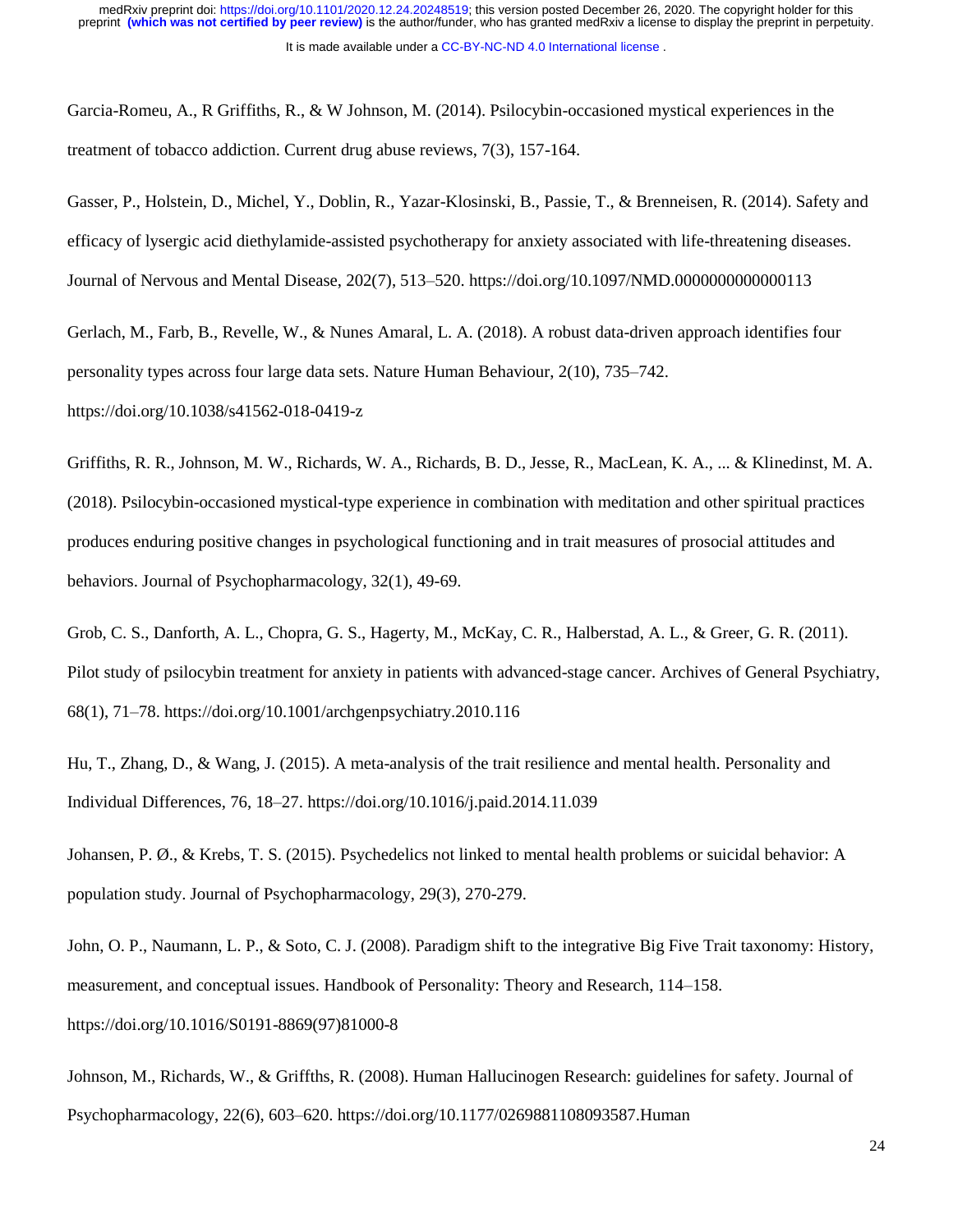Johnson, M. W., Garcia-Romeu, A., Cosimano, M. P., & Griffiths, R. R. (2014). R agonist psilocybin in the treatment of tobacco addiction 2A Pilot study of the 5-HT On behalf of: British Association for Psychopharmacology can be found at: Journal of Psychopharmacology Additional services and information for. Downloaded from Journal of Psychopharmacology, 12(10), 983–992. https://doi.org/10.1177/0269881114548296

Johnson, M. W., & Griffiths, R. R. (2017). Potential Therapeutic Effects of Psilocybin. Neurotherapeutics, 14(3), 734– 740. https://doi.org/10.1007/s13311-017-0542-y

Johnson, M. W., Garcia-Romeu, A., & Griffiths, R. R. (2017). Long-term follow-up of psilocybin-facilitated smoking cessation. American Journal of Drug and Alcohol Abuse, 43(1), 55–60.

https://doi.org/10.3109/00952990.2016.1170135

Johnson, M. W., Hendricks, P. S., Barrett, F. S., & Griffiths, R. R. (2019). Classic psychedelics: An integrative review of epidemiology, therapeutics, mystical experience, and brain network function. Pharmacology and Therapeutics, 197, 83–102. https://doi.org/10.1016/j.pharmthera.2018.11.010

Jungaberle, H., Thal, S., Zeuch, A., Rougemont-Bücking, A., von Heyden, M., Aicher, H., & Scheidegger, M. (2018). Positive psychology in the investigation of psychedelics and entactogens: A critical review. Neuropharmacology, 142, 179–199. https://doi.org/10.1016/j.neuropharm.2018.06.034

Kahneman, D., Diener, E., & Schwarz, N. (1999). Well-being: Foundations of hedonic psychology.

Kalbitzer, J., Frokjaer, V. G., Erritzoe, D., Svarer, C., Cumming, P., Nielsen, F. Å., ... & Kringelbach, M. L. (2009). The personality trait openness is related to cerebral 5-HTT levels. Neuroimage, 45(2), 280-285.

Kardum, I., & Hudek-Knezevic, J. (2012). Relationships between five-factor personality traits and specific healthrelated personality dimensions. International Journal of Clinical and Health Psychology, 12(3), 373-387.

Kazdin, A. E. (2007). Mediators and mechanisms of change in psychotherapy research. Annu. Rev. Clin. Psychol., 3, 1-27.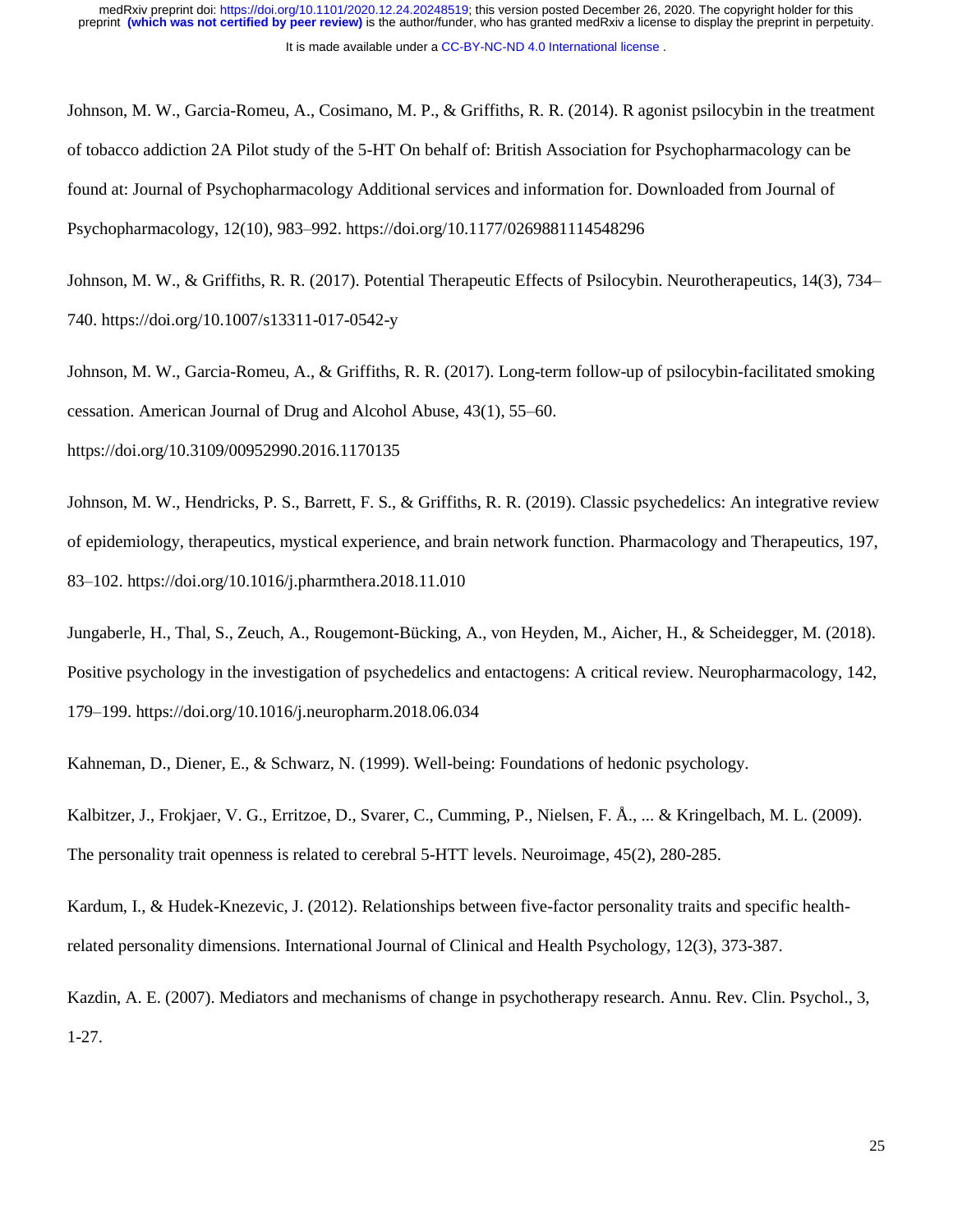Kleber, H. D. (2016). The successful return of psychedelics to psychiatry. Journal of Psychopharmacology, 30(12), 1211.

Kotov, R., Gamez, W., Schmidt, F., & Watson, D. (2010). Linking "big" personality traits to anxiety, depressive, and substance use disorders: a meta-analysis. Psychological bulletin, 136(5), 768.

Krebs, T. S., & Johansen, P. Ø. (2013). Psychedelics and mental health: a population study. PloS one, 8(8), e63972.

Lebedev, A. V., Kaelen, M., Lövdén, M., Nilsson, J., Feilding, A., Nutt, D. J., & Carhart-Harris, R. L. (2016). LSDinduced entropic brain activity predicts subsequent personality change. Human Brain Mapping, 37(9), 3203–3213. https://doi.org/10.1002/hbm.23234

Lee, M. A., & Shlain, B. (1992). Acid dreams: The complete social history of LSD: The CIA, the sixties, and beyond. Grove Press.

Lienert, G. A., & Netter, P. (1996). LSD response in Eysenckian trait types identified by polypredictive CFA. Personality and Individual Differences, 21(6), 845–850. https://doi.org/10.1016/S0191-8869(96)00143-2

MacLean, K. A., Johnson, M. W., & Griffiths, R. R. (2011). Mystical experiences occasioned by the hallucinogen psilocybin lead to increases in the personality domain of openness. Journal of Psychopharmacology, 25(11), 1453– 1461. https://doi.org/10.1177/0269881111420188

McCrae, R., Costa Jr, P., Pervin, L., & John, O. (1999). A Five-Factor theory of personality Handbook of personality: Theory and research, (pp. 139-153).

Mineka, S., Watson, D., & Clark, L. A. (1998). Comorbidity of anxiety and unipolar mood disorders. Annual review of psychology, 49(1), 377-412.

Mithoefer, M. C., Wagner, M. T., Mithoefer, A. T., Jerome, L., & Doblin, R. (2011). The safety and efficacy of ±3,4 methylenedioxymethamphetamine- assisted psychotherapy in subjects with chronic, treatment-resistant posttraumatic stress disorder: The first randomized controlled pilot study. Journal of Psychopharmacology, 25(4), 439–452. https://doi.org/10.1177/0269881110378371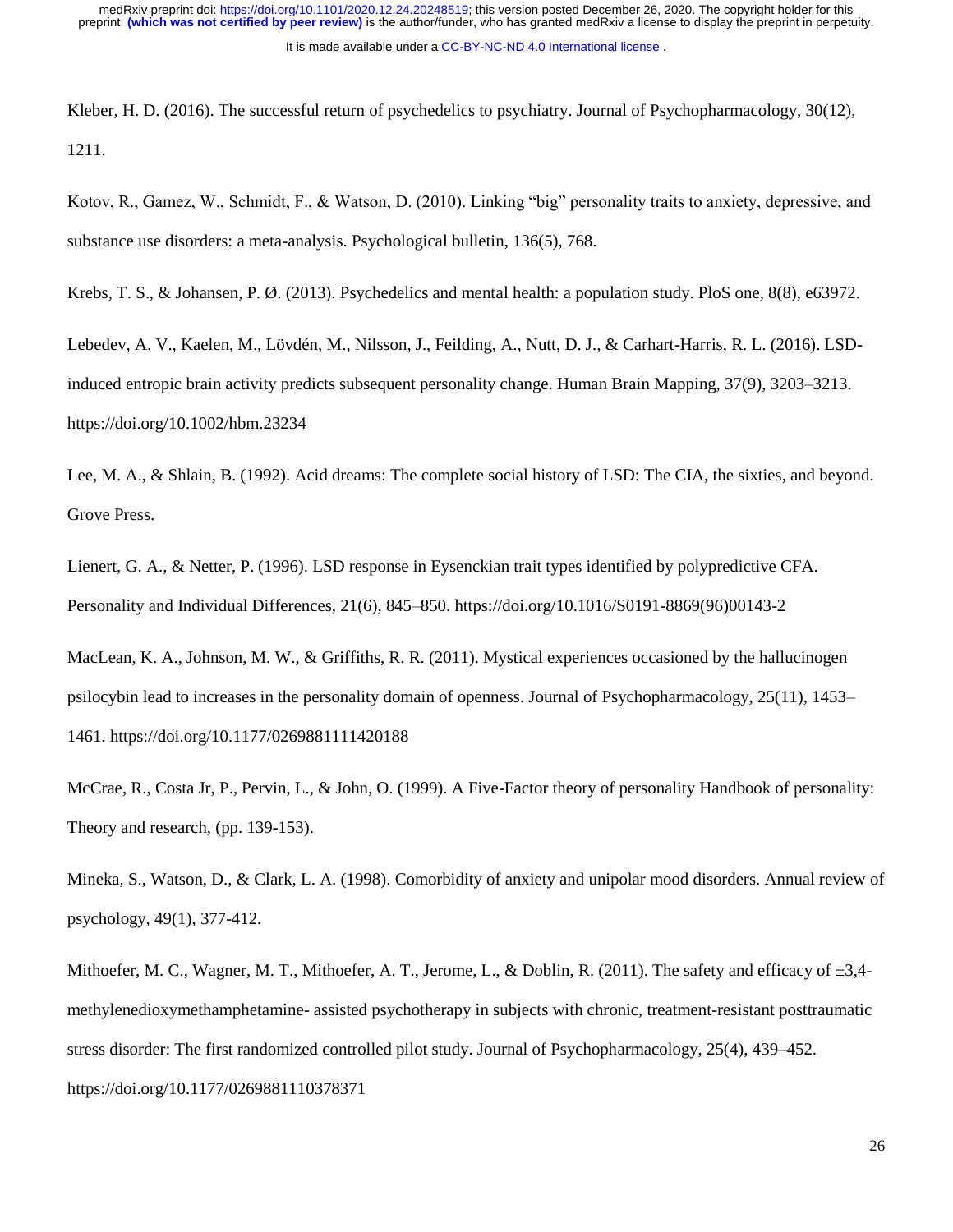Mithoefer, M. C., Wagner, M. T., Mithoefer, A. T., Jerome, L., Martin, S. F., Yazar-Klosinski, B., … Doblin, R. (2013). Durability of improvement in post-traumatic stress disorder symptoms and absence of harmful effects or drug dependency after 3,4- methylenedioxymethamphetamine-assisted psychotherapy: A prospective long-term follow-up study. Journal of Psychopharmacology, 27(1), 28–39. https://doi.org/10.1177/0269881112456611

Mithoefer, M. C., Mithoefer, A. T., Feduccia, A. A., Jerome, L., Wagner, M., Wymer, J., … Doblin, R. (2018). 3,4 methylenedioxymethamphetamine (MDMA)-assisted psychotherapy for post-traumatic stress disorder in military veterans, firefighters, and police officers: a randomised, double-blind, dose-response, phase 2 clinical trial. The Lancet Psychiatry, 5(6), 486–497. https://doi.org/10.1016/S2215-0366(18)30135-4

Mulder, R., Murray, G., & Rucklidge, J. (2017). Common versus specific factors in psychotherapy: opening the black box. The Lancet Psychiatry, 4(12), 953-962.

Nichols, D. E. (2016). Psychedelics. Pharmacological Reviews, 68(2), 264–355. https://doi.org/10.1124/pr.115.011478

Nichols, C. D., & Hendricks, P. S. (2020). Classic psychedelics as therapeutics for psychiatric disorders. In Handbook of Behavioral Neuroscience (Vol. 31). https://doi.org/10.1016/B978-0-444-64125-0.00049-9

Nour, M. M., Evans, L., & Carhart-Harris, R. L. (2017). Psychedelics, Personality and Political Perspectives. Journal of Psychoactive Drugs, 49(3), 182–191. https://doi.org/10.1080/02791072.2017.1312643

Nutt, D. J., King, L. A., & Phillips, L. D. (2010). Drug harms in the UK: a multicriteria decision analysis. The Lancet, 376(9752), 1558-1565.

Nutt, D., & Carhart-Harris, R. (2020). The current status of psychedelics in psychiatry. JAMA psychiatry.

Oehen, P., Traber, R., Widmer, V., & Schnyder, U. (2013). A randomized, controlled pilot study of MDMA (±3,4- Methylenedioxymethamphetamine)-assisted psychotherapy for treatment of resistant, chronic Post-Traumatic Stress Disorder (PTSD). Journal of Psychopharmacology, 27(1), 40–52. https://doi.org/10.1177/0269881112464827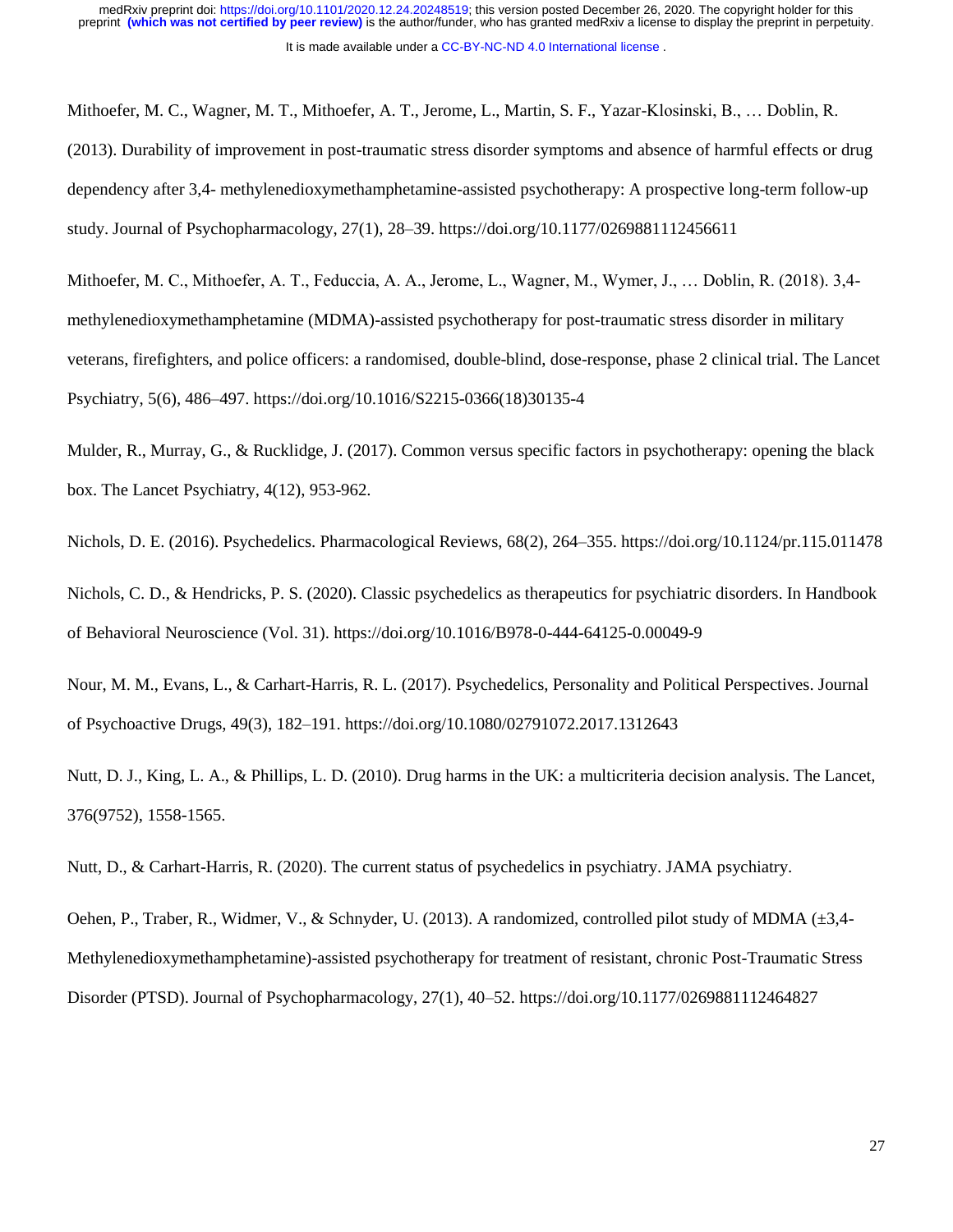Ong, A. D., Bergeman, C. S., Bisconti, T. L., & Wallace, K. A. (2006). Psychological resilience, positive emotions, and successful adaptation to stress in later life. Journal of Personality and Social Psychology, 91(4), 730–749. https://doi.org/10.1037/0022-3514.91.4.730

Oshio, A., Taku, K., Hirano, M., & Saeed, G. (2018). Resilience and Big Five personality traits: A meta-analysis. Personality and Individual Differences, 127(17), 54–60. https://doi.org/10.1016/j.paid.2018.01.048

Palamar, J. J., & Acosta, P. (2020). A qualitative descriptive analysis of effects of psychedelic phenethylamines and tryptamines. Human Psychopharmacology: Clinical and Experimental, 35(1), e2719.

Pfefferbaum, B., & North, C. S. (2020). Mental health and the Covid-19 pandemic. New England Journal of Medicine.

Preller, K. H., & Vollenweider, F. X. (2016). Phenomenology, structure, and dynamic of psychedelic states. In Behavioral neurobiology of psychedelic drugs (pp. 221-256). Springer, Berlin, Heidelberg.

Reiff, C. M., Richman, E. E., Nemeroff, C. B., Carpenter, L. L., Widge, A. S., Rodriguez, C. I., ... & Work Group on Biomarkers and Novel Treatments, a Division of the American Psychiatric Association Council of Research. (2020). Psychedelics and psychedelic-assisted psychotherapy. American Journal of Psychiatry, 177(5), 391-410.

Revelle, W. (2013). The general factor of personality: A general critique. Journal of Research in Personality.

Rodríguez, M., Pereyra, M. G., Gil, E., Jofré, M., Bortoli, M. De, & Labiano, L. M. (2009). Propiedades psicométricas de la escala de resiliencia versión argentina. Revista Evaluar, 9(0), 72–82. https://doi.org/10.35670/1667- 4545.v9.n1.465

Rucker, J. J., Iliff, J., & Nutt, D. J. (2018). Psychiatry & the psychedelic drugs. Past, present & future. Neuropharmacology, 142, 200-218.

Ryff, C. D. (1995). Psychological Well-Being in Adult Life. Current Directions in Psychological Science, 4(4), 99– 104. https://doi.org/10.1111/1467-8721.ep10772395

Rätsch, C. (2005). The encyclopedia of psychoactive plants: ethnopharmacology and its applications. Simon and Schuster.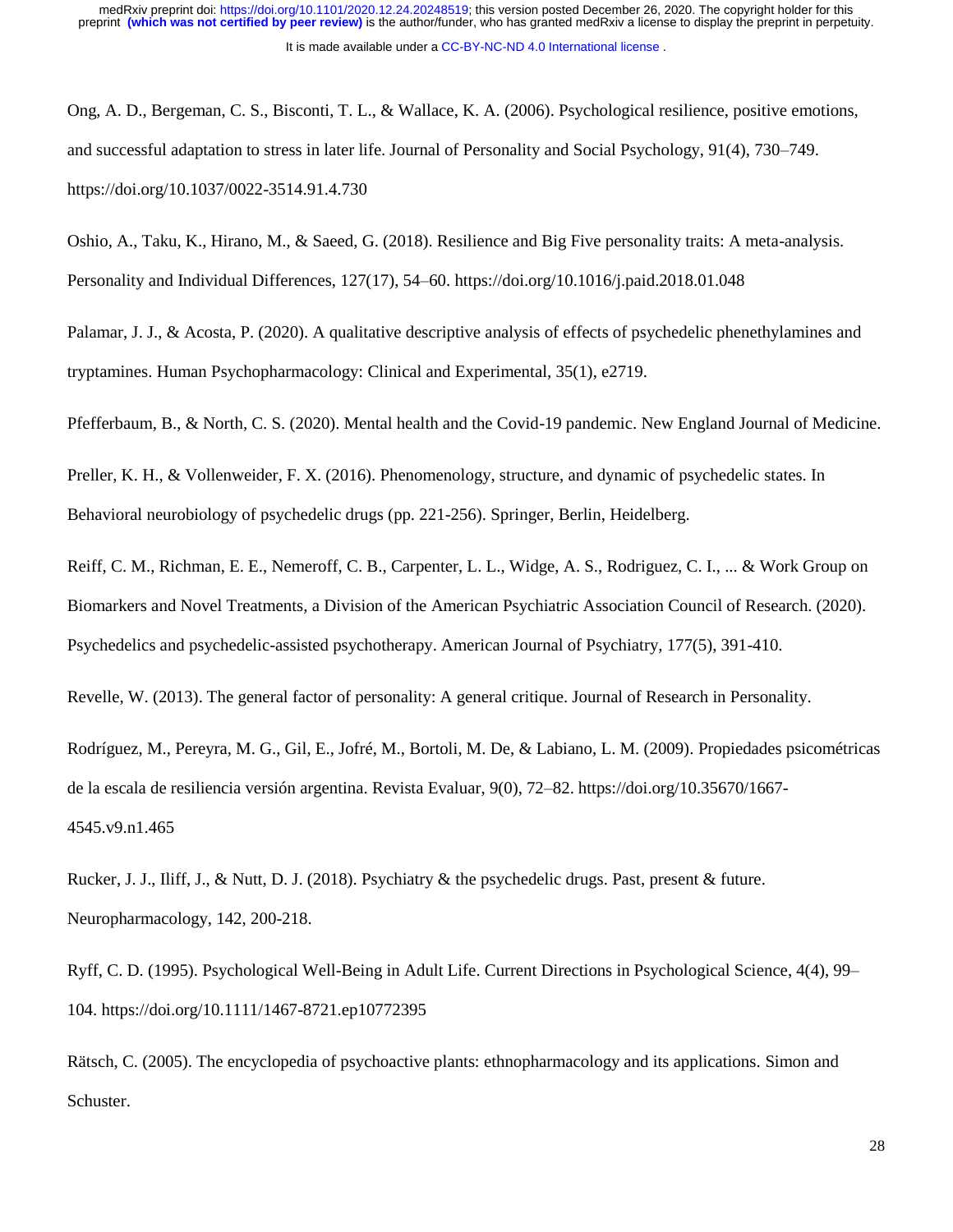Schmid, Y., Enzler, F., Gasser, P., Grouzmann, E., Preller, K. H., Vollenweider, F. X., ... & Liechti, M. E. (2015). Acute effects of lysergic acid diethylamide in healthy subjects. Biological psychiatry, 78(8), 544-553.

Seligman, M., Lee Duckworth, A., & Steen, T. (2005). Positive psychology in clinical practice. Annual Review, Clinical Psychology, 1, 629-51.

Spielberger, C., Gorsuch, R., Lushene, R., & Inc, P. V. (1983). Manual for the state-trait anxiety inventory (Palo Alto, CA, Consulting Psychologists Press).

Studerus, E., Gamma, A., Kometer, M., & Vollenweider, F. X. (2012). Prediction of Psilocybin Response in Healthy Volunteers. PLoS ONE, 7(2), e30800. https://doi.org/10.1371/journal.pone.0030800

Thomas, G., Lucas, P., Capler, N. R., Tupper, K. W., & Martin, G. (2013). Ayahuasca-assisted therapy for addiction: Results from a preliminary observational study in Canada. Current Drug Abuse Reviews, 6(1), 30–42. https://doi.org/10.2174/15733998113099990003

Uthaug, M. V., van Oorsouw, K., Kuypers, K. P. C., van Boxtel, M., Broers, N. J., Mason, N. L., … Ramaekers, J. G. (2018). Sub-acute and long-term effects of ayahuasca on affect and cognitive thinking style and their association with ego dissolution. Psychopharmacology, 235(10), 2979–2989. https://doi.org/10.1007/s00213-018-4988-3

Wagnild, G., & Young, H. (1993). Development and psychometric. Journal of Nursing Measurement. Retrieved from https://cyberleninka.org/article/n/255719.pdf

Wasson, R. G., & Ingalls, D. H. (1971). The soma of the Rig Veda: what was it? Journal of the American Oriental Society. American Oriental Society, 91, 169–187. https://doi.org/10.2307/600096

Watson, D., Clark, L., & Tellegen, A. (1988). Development and Validation of Brief Measures of Positive and Negative Affect: The PANAS Scales. Journal of Personality and Social Psychology, 54(6), 1063–1070. Retrieved from https://psycnet.apa.org/journals/psp/54/6/1063.html?uid=1988-31508-001

Widiger, T. A., & Trull, T. J. (1992). Personality and psychopathology: an application of the five-factor model. Journal of personality, 60(2), 363-393.